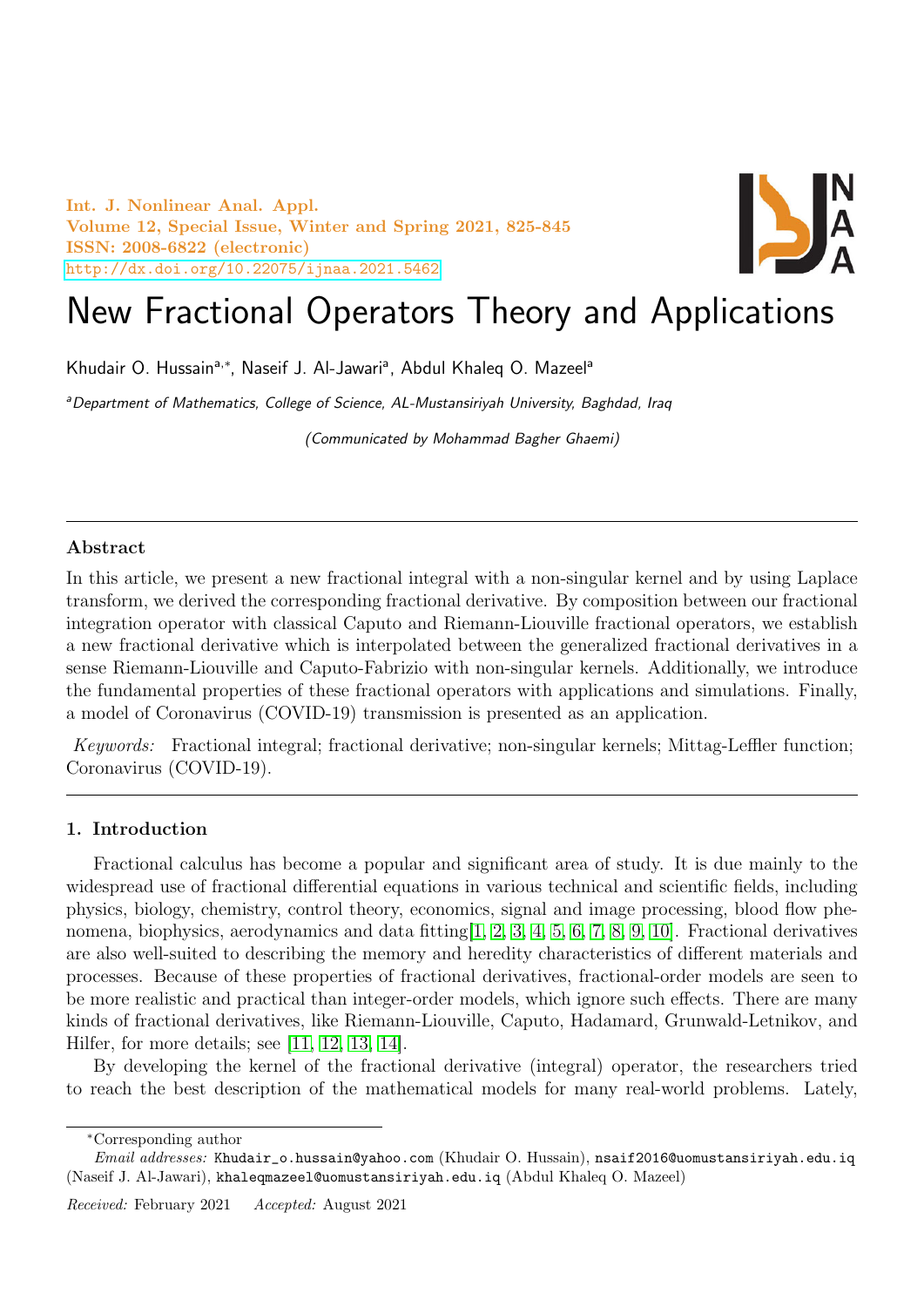many researchers have been interested in developing new types of fractional operators without singular kernels. Caputo and Fabrizio, in [\[15\]](#page-20-14), introduced a new fractional derivative without singular (exponential) kernel, and in [\[16\]](#page-20-15), they presented some of its applications. Atangana and Baleanu in [\[17\]](#page-20-16) suggested a new definition of a fractional derivative without singular (Mittag-Leffler) kernel for Riemann–Liouville and Caputo sense. Al-Refai in [\[18\]](#page-20-17) presented the definition of the weighted Atangana–Baleanu fractional derivative in a Caputo sense. In 2020, Hattaf [\[19\]](#page-20-18) presented a generalization definition of the fractional derivative given in [\[18\]](#page-20-17); also, he introduced the weighted Atangana–Baleanu fractional derivative in a Riemann–Liouville sense with related fractional integral. The fractional derivatives without singular kernels gave adequately described for models of dissipative phenomena where the classical fractional operators cannot give it, see [\[20,](#page-20-19) [21, 21\]](#page-20-20).

This work aims to establish and investigate properties of a new definition of fractional derivative, as an interpolate fractional derivative between generalized fractional derivatives Caputo-Fabrizio and Riemann-Liouville with Mittag- Leffler kernels. The rest of the article is structured as follows. In Sec. 2, we mention some important results and definitions related to the fractional calculus. In Sec. 3, we present a new fractional integral with a non-singular kernel and establish some properties and application with simulation. In Sec. 4, we derive a fractional derivative associated with the fractional integral in Sec. 3 and its properties with simulation. As for Sec. 5, it represents our main purpose in this article, where we introduce a new fractional derivative with fractional integral related to it and establish their fundamental properties with applications and simulations. In Sec. 6, an application is presented.

#### 2. Basics and Preliminaries

In this section, we recall some definitions, lemmas and notations, which help us later to establish our main results. For more details, we refer to the references [\[13,](#page-20-12) [14\]](#page-20-13).

<span id="page-1-2"></span>Definition 2.1. The Mittag-Leffler function of one parameter is defined as

<span id="page-1-0"></span>
$$
E_{\rho}(\theta t^{\rho}) = \sum_{j=0}^{\infty} \theta^{j} \frac{t^{\rho j}}{\Gamma(\rho j + 1)}, \quad (0 \neq \theta \in \mathbb{R}, t \in \mathbb{C}, \rho > 0), \tag{2.1}
$$

and the generalization of the Mittag-Leffler function with two parameters  $\rho$  and  $\sigma$  is given by

<span id="page-1-1"></span>
$$
E_{\rho,\sigma}(\theta t^{\rho}) = \sum_{j=0}^{\infty} \theta^j \frac{t^{\rho j}}{\Gamma(\rho j + \sigma)}, \quad (0 \neq \theta \in \mathbb{R}, t, \sigma \in \mathbb{C}, \rho > 0),
$$
 (2.2)

where  $E_{\rho,1}(\theta t^{\rho}) = E_{\rho}(\theta t^{\rho}).$ 

We recall that the Laplace transform of the Mittag-Leffler functions [\(2.1\)](#page-1-0) and [\(2.2\)](#page-1-1)

<span id="page-1-3"></span>
$$
\mathcal{L}\left\{E_{\rho}(\theta t^{\rho})\right\}(\lambda) = \frac{\lambda^{\rho-1}}{\lambda^{\rho} - \theta}, \quad \mathcal{L}\left\{t^{\sigma-1}E_{\rho,\sigma}(\theta t^{\rho})\right\}(\lambda) = \frac{\lambda^{\rho-\sigma}}{\lambda^{\rho} - \theta}, \quad \text{respectively.} \tag{2.3}
$$

It should be noted, the Mittag-Leffler function is a generalization function of the exponential function, where  $E_1(z) = \sum_{j=0}^{\infty}$  $\frac{z^j}{j!} = exp(z)$ .

Let  $-\infty < \dot{a} < a < \infty$ . Let  $C_{\delta}[\hat{a}, a]$  be the weighted space of continuous functions  $C_{\delta}[\hat{a}, a] = \{x : (\hat{a}, a] \to \mathbb{R} : (t - \hat{a})^{\delta}x(t) \in C[\hat{a}, a]\}, \delta \in [0, 1)$ , with the norm

$$
||x||_{\mathcal{C}_{\delta}} = ||(t - \hat{a})^{\delta} x(t)||_{\mathcal{C}} ,
$$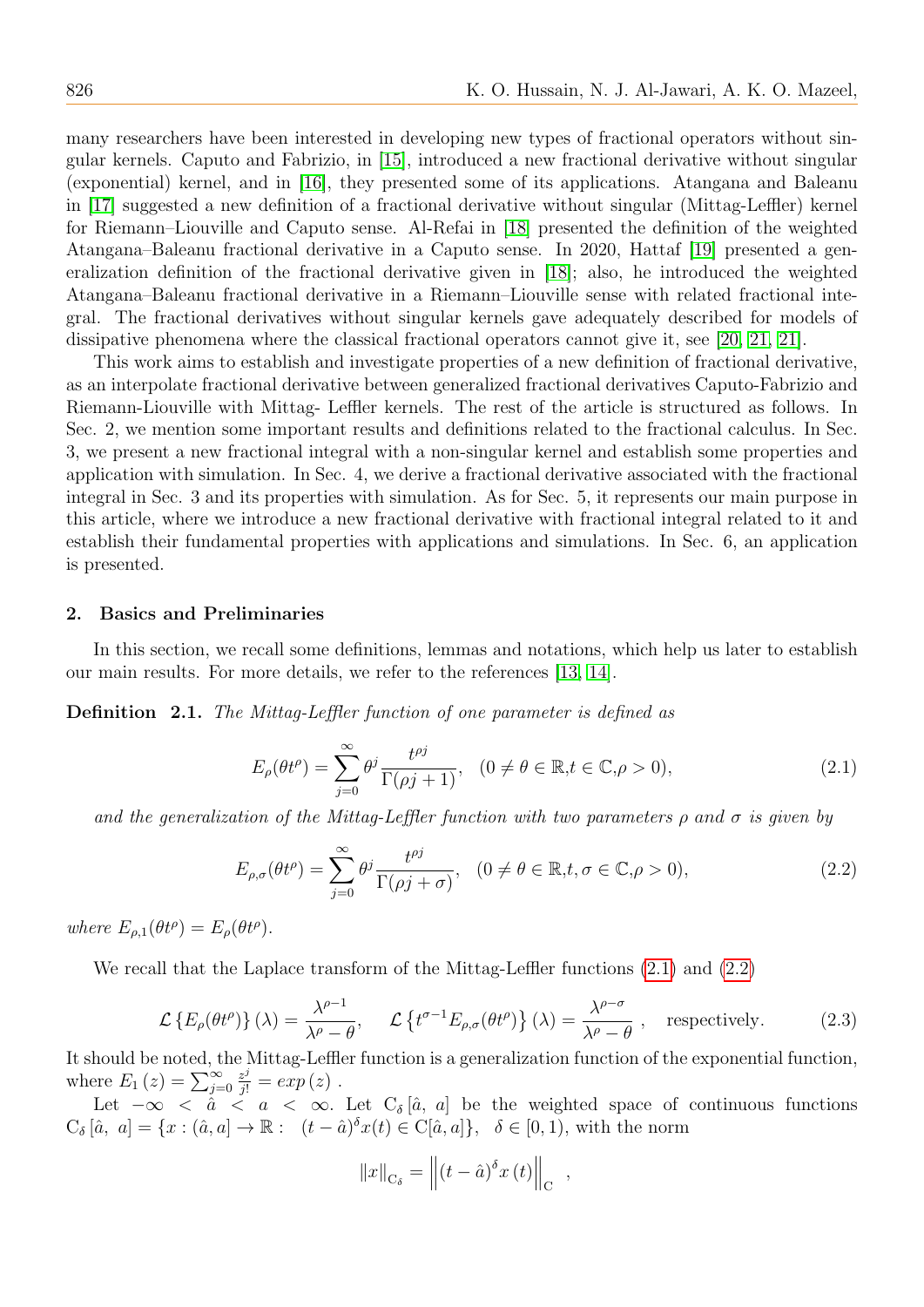and for  $n \in \mathbb{N}$ , let  $C_{\delta}^{n}[\hat{a}, a]$  be the space of continuously differentiable on  $[\hat{a}, a]$  up to order  $n-1$ such that  $D^{n}x(t) \in \check{C}_{\delta}[a,a]$   $(D^{n} = \frac{d^{n}}{dt^{n}})$  $\frac{d^n}{dt^n}$ , with the norm

<span id="page-2-0"></span>
$$
||x||_{C_{\delta}^n} = \sum_{k=0}^{n-1} ||D^k x||_C + ||D^nx||_{C_{\delta}}.
$$

<span id="page-2-4"></span>Remark 2.2. The above spaces have the following properties

- i.  $C_0 [\hat{a}, a] = C [\hat{a}, a],$
- ii.  $C^0_\delta[\hat{a}, a] = C_\delta[\hat{a}, a],$
- iii. *if*  $0 \leq \delta_1 < \delta_2 < 1$ , then  $C_{\delta_1}[\hat{a}, a] \subset C_{\delta_2}[\hat{a}, a]$ .

Next, we recall the following definitions related to fractional calculus.

**Definition 2.3.** The fractional integral of order  $q > 0$  with the lower limit  $\hat{a}$  for a function  $\zeta \in \mathrm{C}_{\delta}[\hat{a}, a]$  and defined by

$$
^{RL}I_{\hat{a}}^{q}\zeta\left(\epsilon\right) = \frac{1}{\Gamma\left(q\right)} \int_{\hat{a}}^{\epsilon} \left(\epsilon - s\right)^{q-1} \zeta\left(s\right) ds, \qquad \epsilon \in \left(\hat{a}, \ a\right], \ q > 0,
$$

is called Riemann-Liouville, where  $\Gamma(\cdot)$  is the Gamma function.

**Definition 2.4.** For a function  $\zeta \in C_{\delta}[\hat{a}, a]$  the expression

$$
^{RL}D_{\hat{a}}^q \zeta(\epsilon) = \frac{1}{\Gamma(1-q)} \frac{d}{d\epsilon} \int_{\hat{a}}^{\epsilon} (\epsilon - s)^{-q} \zeta(s) \, ds = DI_{\hat{a}}^{1-q} \zeta(\epsilon), \quad \epsilon \in (\hat{a}, \, a] \qquad 0 < q < 1,
$$

is called Riemann-Liouville derivative of order q.

**Definition** 2.5. For a function  $\zeta$  ( $\epsilon$ )  $\in C^1_\delta$  [ $\hat{a}$ , a] the expression

$$
{}^{C}D_{\hat{a}}^q \zeta(\epsilon) = \frac{1}{\Gamma(1-q)} \int_{\hat{a}}^{\epsilon} (\epsilon - s)^{-q} \dot{\zeta}(s) ds = I_{\hat{a}}^{1-q} D\zeta(\epsilon), \qquad \epsilon \in (\hat{a}, a] \qquad 0 < q < 1,
$$

is called the Caputo derivative of order q.

<span id="page-2-2"></span>**Lemma 2.6.** For  $t > \hat{a}$  we have

i. 
$$
\left[ {}^{RL}I_{\hat{a}}^{q}(\tau - \hat{a})^{p-1} \right](t) = \frac{\Gamma(p)}{\Gamma(p+q)}(t - \hat{a})^{p+q-1}
$$
  $q \ge 0, p > 0,$   
ii.  $\left[ {}^{RL}D_{\hat{a}}^{q}(\tau - \hat{a})^{q-1} \right](t) = 0$   $0 < q < 1.$ 

**Lemma 2.7.** For  $q > 0$ ,  $I_{\hat{a}}^q$  maps  $C[\hat{a}, a]$  into  $C[\hat{a}, a]$ .

<span id="page-2-3"></span>**Lemma 2.8.** Let  $q > 0$  and  $\delta \in [0, 1)$ . Then  ${}^{RL}I^q_{\delta}$  $a_{\hat{a}}^q$  is bounded from  $C_{\delta}[\hat{a}, a]$  into  $C_{\delta}[\hat{a}, a]$ :

$$
\|^{RL} I_a^q x \|_{\mathcal{C}_\delta} \le (a - \hat{a})^q \frac{\Gamma(1 - \delta)}{\Gamma(q + 1 - \delta)} \|x\|_{\mathcal{C}_\delta}
$$

<span id="page-2-5"></span><span id="page-2-1"></span>**Lemma 2.9.** Let  $q > 0$  and  $\delta \in [0, 1]$ . If  $\delta \leq q$ , then  ${}^{RL}I^q_{\delta}$  $a_{\hat{a}}^q$  is bounded from  $C_{\delta}[\hat{a}, a]$  into  $C[\hat{a}, a]$ .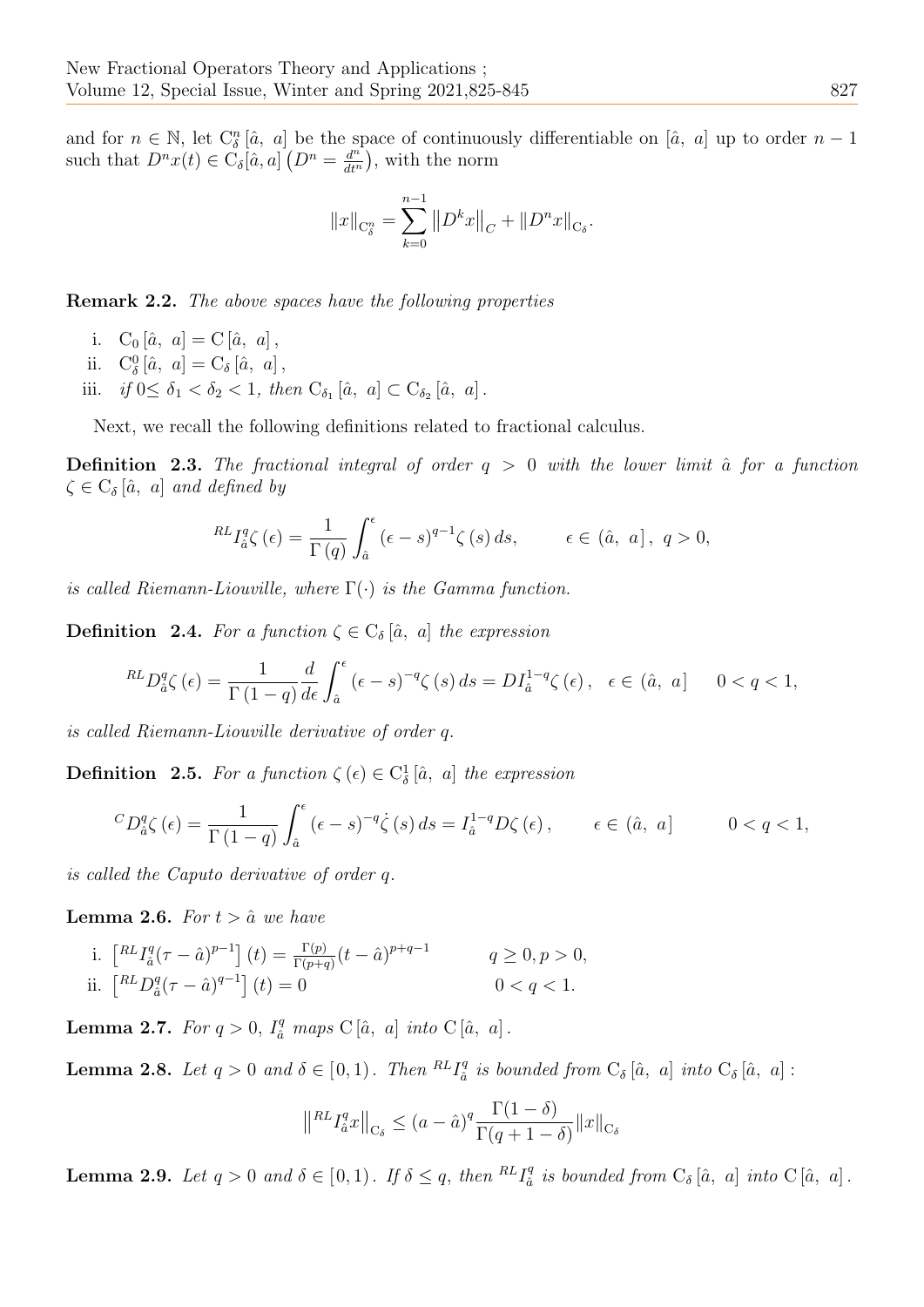**Lemma 2.10 (semigroup property).** Let  $q > 0, \delta \in [0, 1)$ ,  $p \ge 0$  and  $\zeta \in C_{\delta}[\hat{a}, a]$ . Then

$$
^{RL}I_{\hat{a}}^{p}\left( ^{RL}I_{\hat{a}}^{q}\zeta\right) (t)=\left( ^{RL}I_{\hat{a}}^{p+q}\zeta\right) (t)\,,\qquad t\in\left( \hat{a},\text{ }a\right] .
$$

Lemma 2.11. Let  $0 < q < 1$ ,  $\delta \in [0,1)$  and  $\zeta \in C_{\delta}[\hat{a}, a]$ . Then

$$
^{RL}D_{\hat{a}}^{q} \left( ^{RL}I_{\hat{a}}^{q} \zeta \right) (t) = \zeta (t) \qquad \text{for all} \ \ t \in (\hat{a}, a]
$$

**Lemma 2.12.** Let  $0 < q < 1$ ,  $\delta \in [0,1)$ . If  $\zeta \in C_{\delta}[\hat{a}, a]$  and  ${}^{RL}I_{\hat{a}}^{q-1}$  $a_i^{q-1} \zeta \in C^1_\delta [\hat{a}, a], \text{ then}$ 

$$
^{RL}I_{\hat{a}}^{q} \left( ^{RL}D_{\hat{a}}^{q} \zeta \right)(t) = \zeta \left( t \right) - \frac{\left( ^{RL}I_{\hat{a}}^{1-q} \zeta \right)(\hat{a})}{\Gamma \left( q \right)} (t - \hat{a})^{q-1} \quad \text{for all } t \in (\hat{a}, \ a] .
$$

Lemma 2.13. If  $0 < q < 1$  and  $\zeta \in C_{\delta}[\hat{a}, a]$ , then

$$
\left(\begin{smallmatrix} RL\,I_{\hat{a}}^{qC}D_{\hat{a}}^{q} \zeta \end{smallmatrix}\right)(t) = \zeta(t) - \zeta(\hat{a}) \quad \text{for all } t \in (\hat{a}, \ a]\,.
$$

<span id="page-3-2"></span>**Remark 2.14.** For  $q \in (0,1), \lambda > 0$  the Laplace transform of operators  ${}^{RL}I_0^q$  $L_0^q$ ,  ${}^{RL}D_0^q$  and  ${}^{c}D_0^q$  are given by

$$
\mathcal{L}\left\{ \left( {}^{RL}I_{0}^{q}\zeta \right)(t) \right\}(\lambda) = \lambda^{-q} \mathcal{L}\left\{ \zeta(t) \right\}(\lambda),
$$
\n
$$
\mathcal{L}\left\{ \left( {}^{RL}D_{0}^{q}\zeta \right)(t) \right\}(\lambda) = \lambda^{q} \mathcal{L}\left\{ \zeta(t) \right\}(\lambda) - \left( {}^{RL}I_{\hat{a}}^{1-q}\zeta \right)(0),
$$
\n
$$
\mathcal{L}\left\{ \left( {}^{C}D_{0}^{q}\zeta \right)(t) \right\}(\lambda) = \lambda^{q} \mathcal{L}\left\{ \zeta(t) \right\}(\lambda) - \lambda^{q-1}\left(\zeta\right)(0),
$$

respectively.

## 3. Generalized Fractional Integral

In this section, we introduce a new fractional integral definition by generalizing the Caputo-Fabrizio fractional integral[\[16\]](#page-20-15), where we replace the exponential kernel with the Mittag-Leffler kernel. Additionally, we establish properties for this integral.

<span id="page-3-0"></span>**Definition 3.1.** Let  $0 < \alpha < 1, \beta > 0$  and  $x \in C_{\delta}[\hat{a}, a]$ . The new fractional integral of order  $\alpha, \beta$  of the function  $x(t)$  is defined as follows

$$
\left(\mathcal{K}_{\hat{a}}^{\alpha,\beta}x\right)(t) = \frac{1}{\alpha} \int_{\hat{a}}^{t} E_{\beta} \left[-\mathcal{C}_{\alpha}(t-s)^{\beta}\right] x(s) \ ds,
$$
\n(3.1)

where  $\mathcal{C}_{\alpha} = \frac{1-\alpha}{\alpha}$  $\frac{-\alpha}{\alpha}$  and  $E_{\beta}(z) = \sum_{j=0}^{\infty}$  $\frac{z^j}{\Gamma(\beta j+1)}$  is Mittag-Leffler function.

To show that the new fractional integral  $\mathcal{K}_{a}^{\alpha,\beta}$  $\frac{\alpha,\beta}{\hat{a}}$  is actuality a generalization of the Caputo-Fabrizio fractional integral [\[16\]](#page-20-15). Taking  $\beta = 1$  leads to

$$
\left(\mathcal{K}_{\hat{a}}^{\alpha,1}x\right)(t) = \frac{1}{\alpha} \int_{\hat{a}}^{t} E_1\left[-\mathcal{C}_{\alpha}(t-s)^1\right]x(s) \ ds = \frac{1}{\alpha} \int_{\hat{a}}^{t} \exp\left[-\mathcal{C}_{\alpha}(t-s)\right]x(s) \ ds,
$$

<span id="page-3-1"></span>Below we establish some properties related to the fractional integral operator  $\mathcal{K}_{\hat{a}}^{\alpha,\beta}$  $\hat{a}^{\ \beta}$  .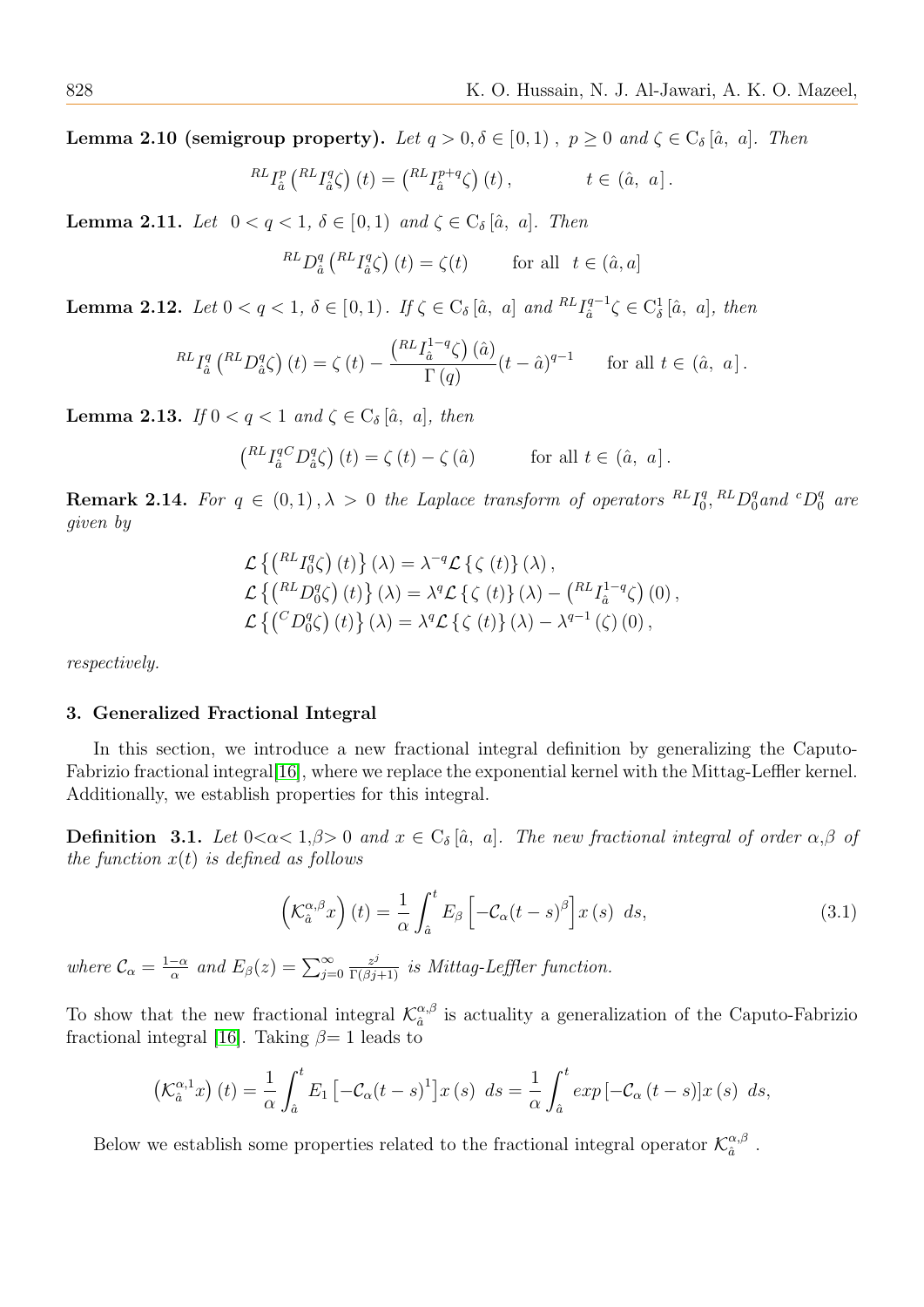**Theorem 3.2.** For any  $\alpha, \beta$ , x satisfying the conditions from Definition [3.1,](#page-3-0) the fractional integral operator  $\mathcal{K}_{\hat{a}}^{\alpha,\beta}$  $a^{a,\beta}$  can be written as

<span id="page-4-1"></span>
$$
\left(\mathcal{K}_{\hat{a}}^{\alpha,\beta}x\right)(t) = \frac{1}{\alpha}\sum_{n=0}^{\infty} \left(-\mathcal{C}_{\alpha}\right)^{n} \left(\mathcal{R}L_{\hat{a}}^{n\beta+1}x\right)(t).
$$
\n(3.2)

Proof . According to Definition [2.1](#page-1-2) and Definition [2.3,](#page-2-0) we have

$$
\left(\mathcal{K}_{\hat{a}}^{\alpha,\beta}x\right)(t) = \frac{1}{\alpha} \int_{\hat{a}}^{t} x(s) \sum_{n=0}^{\infty} \frac{\left(-\mathcal{C}_{\alpha}\right)^{n}}{\Gamma\left(n\beta + 1\right)} (t-s)^{n\beta} ds
$$

$$
= \frac{1}{\alpha} \sum_{n=0}^{\infty} \frac{\left(-\mathcal{C}_{\alpha}\right)^{n}}{\Gamma\left(n\beta + 1\right)} \int_{\hat{a}}^{t} x(s) \left(t-s\right)^{n\beta} ds = \frac{1}{\alpha} \sum_{n=0}^{\infty} \left(-\mathcal{C}_{\alpha}\right)^{n} \left(\mathcal{K}_{a}^{n\beta + 1}x\right)(t),
$$

where  ${}^{RL}I_{\hat{a}}^{\gamma}$  $\hat{a}$  is the standard Riemann-Liouville fractional integral of order  $\gamma$ .  $\Box$ 

Dealing with convergent series is essential in fractional calculus, so the series which is given in Theorem [3.2](#page-3-1) will be helpful to study the properties of fractional integral  $\mathcal{K}_{\hat{a}}^{\alpha,\beta}$  $\frac{\alpha}{\hat{a}}$ .

**Remark 3.3.** By linearity of Riemann-Liouville fractional integral, the fractional  $\mathcal{K}_{\hat{a}}^{\alpha,\beta}$  $\int_{a}^{\alpha,\beta}$  is linear operator, that is

$$
\mathcal{K}_{\hat{a}}^{\alpha,\beta}[ux(t)+vy(t)]=u\mathcal{K}_{\hat{a}}^{\alpha,\beta}x(t)+v\mathcal{K}_{\hat{a}}^{\alpha,\beta}y(t),
$$

holds for all scalars u, v and  $x, y \in C_{\delta}[\hat{a}, a]$ .

According to the analytically of the Mittag-Leffler function  $E_\beta \left[ -\mathcal{C}_\alpha(t-s)^\beta \right]$  at any point s in the interval [ $\hat{a}$ ,  $t$ ). Also, we know that  $\lim_{s\to -t} E_\beta \left[ -\mathcal{C}_\alpha(t-s)^\beta \right] = 1$ , and by continuity of  $x(t)$  the fractional integral  $\mathcal{K}_{\hat{a}}^{\alpha,\beta}$  $\frac{\alpha}{\hat{a}}$  is well-defined.

**Lemma 3.4.** For  $0 \le \delta < 1$  and  $\alpha \in (0, 1)$ , the fractional integration operator  $\mathcal{K}_{\hat{\alpha}}^{\alpha, \beta}$  $\hat{a}^{\alpha,\beta}$  is bounded from  $C_{\delta}[\hat{a}, a]$  into space  $C[\hat{a}, a]$ :

$$
\left\| \left( \mathcal{K}_{\hat{a}}^{\alpha,\beta} x \right) (t) \right\|_{C} \leq M \|x\|_{\mathcal{C}_{\delta}},\tag{3.3}
$$

where

$$
M = \frac{\Gamma(1-\delta)}{\alpha} (a - \hat{a})^{1-\delta} E_{\beta, 2-\delta} \left[ C_{\alpha} (a - \hat{a})^{\beta} \right]
$$

**Proof**. Note that by the definition of the space  $C_{\delta}[\hat{a}, a]$  and Lemma [2.9,](#page-2-1) we have  $(t - \hat{a})^{\delta} x(t) \in$  $C[\hat{a}, a]$  and

$$
\left\| \left( \mathcal{K}_{\hat{a}}^{\alpha,\beta} x \right) (t) \right\|_{C} = \left\| \frac{1}{\alpha} \sum_{n=0}^{\infty} \left( -\mathcal{C}_{\alpha} \right)^{n} \left( \mathcal{K} L_{\hat{a}}^{n\beta+1} x \right) (t) \right\|_{C} \leq \frac{1}{\alpha} \sum_{n=0}^{\infty} \left( \mathcal{C}_{\alpha} \right)^{n} \left\| \left( \mathcal{K} L_{\hat{a}}^{n\beta+1} x \right) (t) \right\|_{C},
$$

Lemma [2.6](#page-2-2) (i), gives

$$
\left\|\left(\mathcal{K}_{\hat{a}}^{\alpha,\beta}x\right)(t)\right\|_{C} \leq \frac{1}{\alpha} \sum_{n=0}^{\infty} \left(\mathcal{C}_{\alpha}\right)^{n} \frac{\Gamma(1-\delta)}{\Gamma(k\beta+2-\delta)}(t-\hat{a})^{k\beta+1-\delta} \left\|x\left(t\right)\right\|_{C_{\delta}} \leq M\|x\|_{C_{\delta}}.
$$

<span id="page-4-0"></span> $\Box$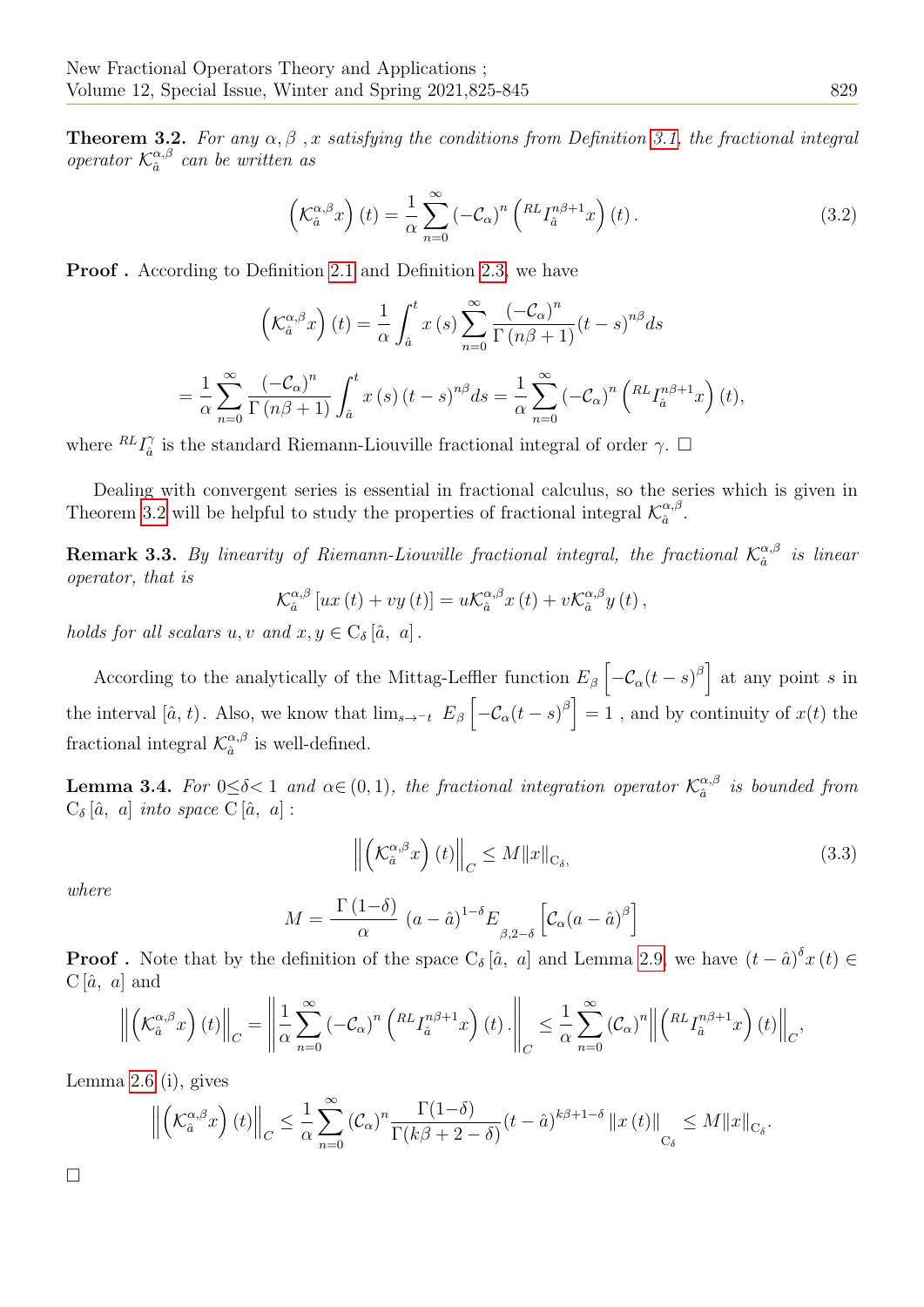**Lemma 3.5.** Let  $x(t) \in C_{\delta}[\hat{a}, a]$ . Then  $\mathcal{K}_{\hat{a}}^{\alpha,\beta}$  $\int_{\hat{a}}^{\alpha,\beta} x(t) \in C_{\delta}^{1} [\hat{a}, a].$ 

**Proof** . By the definition of the space  $C^1_\delta[\hat{a}, a]$ , it suffices to show that  $D\mathcal{K}_{\hat{a}}^{\alpha,\beta}$  $a_{\hat{a}}^{\alpha,\beta}x(t) \in C_{\delta}[\hat{a}, a]$ . For this, let  ${x_k}_{k=1}^{\infty}$  be any convergent sequence in the space  $C_{\delta}[\hat{a}, a]$ , i.e. there exists  $x \in C_{\delta}[\hat{a}, a]$  such that  $x_k \to x$ , as  $k \to \infty$ . Now we need to prove that

 $D\mathcal{K}_{\hat{a}}^{\alpha,\beta}$  $a_{\hat{a}}^{\alpha,\beta}x_{k}\left(t\right)\rightarrow D\mathcal{K}_{\hat{a}}^{\alpha,\beta}$  $_{a}^{\alpha,\beta}x(t)$ , as  $k\to\infty$ , using Remark 3.3, yields

$$
\left\|D\mathcal{K}_{\hat{a}}^{\alpha,\beta}x_{k}\left(t\right)-D\mathcal{K}_{\hat{a}}^{\alpha,\beta}x\left(t\right)\right\|_{\mathcal{C}_{\delta}}=\left\|D\mathcal{K}_{\hat{a}}^{\alpha,\beta}[x_{k}\left(t)-x(t)\right]\right\|_{\mathcal{C}_{\delta}}=\left\|\frac{1}{\alpha}\frac{d}{dt}\int_{\hat{a}}^{t}E_{\beta}\left[-\mathcal{C}_{\alpha}\left(t-s\right)^{\beta}\right]\left[x_{k}\left(s\right)-x\left(s\right)\right]ds\right\|_{\mathcal{C}_{\delta}}
$$

Leibniz integral rule gives us

$$
\left\|D\mathcal{K}_{\hat{a}}^{\alpha,\beta}x_{k}\left(t\right)-D\mathcal{K}_{\hat{a}}^{\alpha,\beta}x\left(t\right)\right\|_{C_{\delta}}=\left\|\frac{1}{\alpha}\left[x_{k}\left(t\right)-x\left(t\right)\right]+\frac{1}{\alpha}\int_{\hat{a}}^{t}\left[x_{k}\left(s\right)-x\left(s\right)\right]\left(\frac{\partial}{\partial t}E_{\beta}\left[-\mathcal{C}_{\alpha}\left(t-s\right)^{\beta}\right]\right)ds\right\|_{C_{\delta}}
$$
\n
$$
=\left\|\frac{1}{\alpha}\left[x_{k}\left(t\right)-x\left(t\right)\right]+\frac{1}{\alpha}\sum_{n=0}^{\infty}\frac{\left(-\mathcal{C}_{\alpha}\right)^{n}}{\Gamma\left(n\beta\right)}\int_{\hat{a}}^{t}\left[x_{k}\left(s\right)-x\left(s\right)\right]\left(t-s\right)^{n\beta-1}ds\right\|_{C_{\delta}}
$$

Since the Mittag-Leffler function and its t-derivative are analytic functions at every point s in  $[\hat{a}, t]$ and the Riemann fractional integrals  ${}^{RL}I_{\hat{a}}^{n\beta}$  $a_i^{n\beta}$   $(n = 1, 2, ...)$  is well-defined for any function in the space  $C_{\delta}[\hat{a}, a]$ , then the integrals

$$
\int_{\hat{a}}^{t} \left[ x_{k} \left( s \right) - x \left( s \right) \right] \left( t - s \right)^{n\beta - 1} ds, \quad n = 1, 2, ...
$$

are converges. Hence

$$
\left\|D\mathcal{K}_{\hat{a}}^{\alpha,\beta}x_{k}\left(t\right)-D\mathcal{K}_{\hat{a}}^{\alpha,\beta}x\left(t\right)\right\|_{\mathcal{C}_{\delta}}\leq\frac{1}{\alpha}\left\|x_{k}\left(t\right)-x\left(t\right)\right\|_{\mathcal{C}_{\delta}}+\frac{1}{\alpha}\sum_{n=0}^{\infty}\left(-\mathcal{C}_{\alpha}\right)^{nRL}I_{\hat{a}}^{n\beta}\left\|x_{k}\left(t\right)-x\left(t\right)\right\|_{\mathcal{C}_{\delta}}
$$

<span id="page-5-0"></span>By our assumption, the right-hand side leads to zero whenever  $k \to \infty$ .  $\Box$ 

**Lemma 3.6.** Let  $\alpha \in (0,1)$ ,  $0 \le \delta < 1$  and  $x \in C_{\delta}$  [a, a]. Then the fractional integration operator  $\mathcal{K}_{\hat{a}}^{\alpha,\beta}$ aˆ is bounded in  $C_{\delta}[\hat{a}, a]$ :

$$
\left\| \left( \mathcal{K}_{\hat{a}}^{\alpha,\beta} x \right) (t) \right\|_{C_{\delta}} \leq \overline{M} \|x\|_{C_{\delta}},
$$
  
Where  $\overline{M} = \frac{\Gamma(1-\delta)}{\alpha} (a - \hat{a}) E_{\beta,2-\delta} \left[ C_{\alpha} (a - \hat{a})^{\beta} \right].$   
Moreover  

$$
\left( \mathcal{K}_{\hat{a}}^{\alpha,\beta} x \right) (a) := \lim_{t \to a} \mathcal{K}_{\hat{a}}^{\alpha,\beta} x (t) = 0.
$$

**Proof**. Since  $x \in C_{\delta}[\hat{a}, a]$  then  $(t - \hat{a})^{\delta}x(t) \in C[\hat{a}, a]$  and thus

$$
\|x(t)\|_{C_{\delta}} = \left\|(t-\hat{a})^{\delta}x(t)\right\|_{C}.
$$

Using Theorem [3.2,](#page-3-1) we get that

$$
\left\| \left( \mathcal{K}_{\hat{a}}^{\alpha,\beta} x \right) (t) \right\|_{\mathcal{C}_{\delta}} = \left\| \frac{1}{\alpha} \sum_{k=0}^{\infty} \left( -\mathcal{C}_{\alpha} \right)^{k} \left( \mathcal{K}^{L} I_{\hat{a}}^{k\beta+1} x \right) (t) \right\|_{\mathcal{C}_{\delta}} \leq \frac{1}{\alpha} \sum_{k=0}^{\infty} \left( \mathcal{C}_{\alpha} \right)^{k} \left\| \left( \mathcal{K}^{L} I_{\hat{a}}^{k\beta+1} x \right) (t) \right\|_{\mathcal{C}_{\delta}},
$$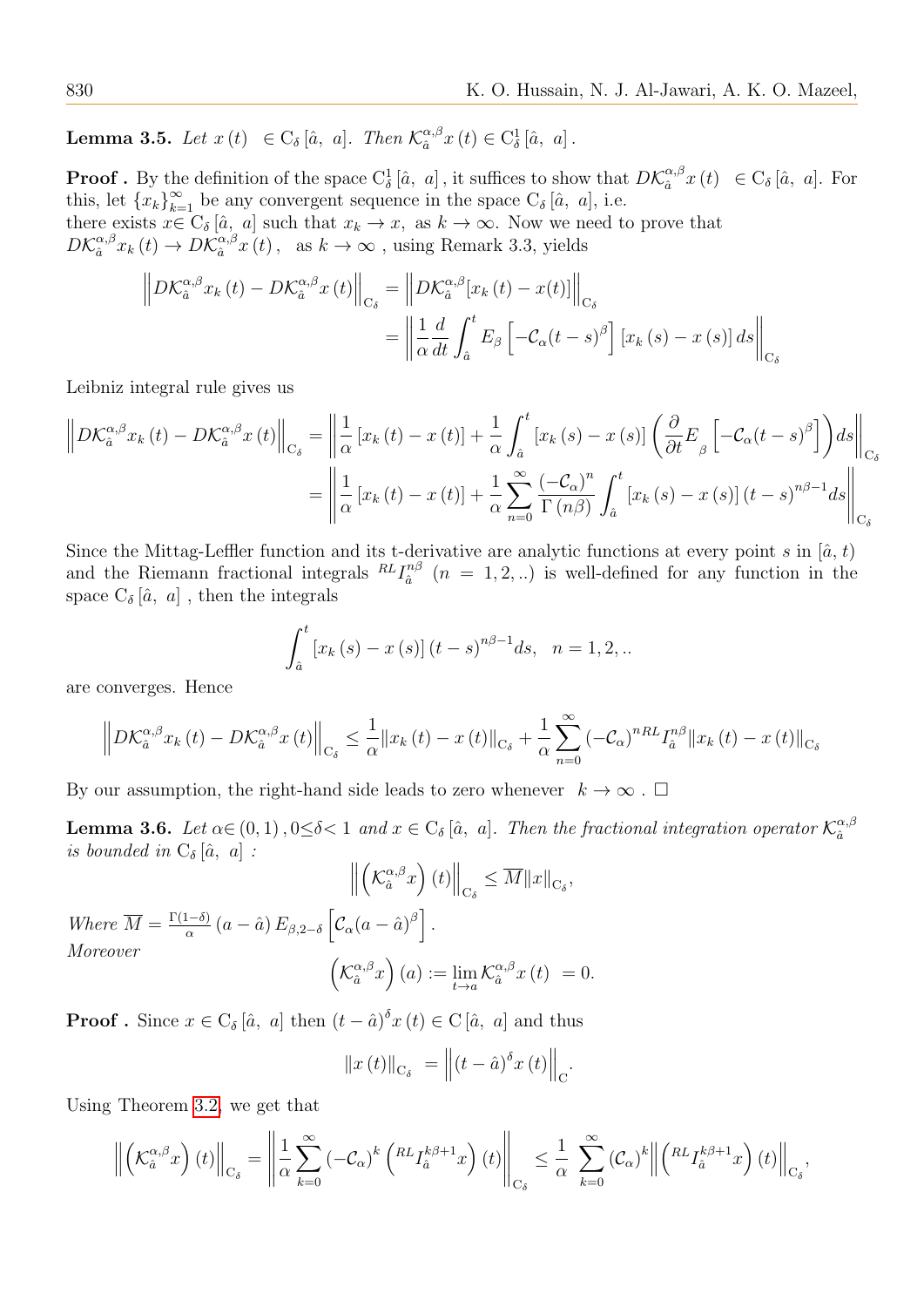on the other hand, we have

$$
\left\| \left( {}^{RL}I_{\hat{a}}^{k\beta+1}x \right)(t) \right\|_{\mathcal{C}_{\delta}} \leq \frac{(t-\hat{a})^{\delta}}{\Gamma(k\beta+1)} \int_{\hat{a}}^{t} (t-s)^{k\beta}(s-\hat{a})^{-\delta} ||x(s)||_{\mathcal{C}_{\delta}} ds
$$

let  $s = \hat{a} + \gamma(t - \hat{a})$ . Then

$$
\int_{\hat{a}}^{t} (t-s)^{k\beta}(s-\hat{a})^{-\delta} ds = \int_{0}^{1} (t-\tau)^{k\beta}(1-\hat{a})^{k\beta}(t-\hat{a})^{-\delta}\gamma^{-\delta}(t-\hat{a}) d\gamma
$$

Hence

$$
\left\| \left( \int_{\hat{a}}^{RL} I_{\hat{a}}^{k\beta+1} x \right) (t) \right\|_{\mathcal{C}_{\delta}} \leq \frac{\Gamma(1-\delta)}{\Gamma(k\beta+2-\delta)} (t-\hat{a})^{k\beta+1} \|x\|_{\mathcal{C}_{\delta}},
$$

and then

$$
\left\| \left( \mathcal{K}_{\hat{a}}^{\alpha,\beta} x \right) (t) \right\|_{\mathcal{C}_{\delta}} \leq \frac{1}{\alpha} \sum_{k=0}^{\infty} \left( \mathcal{C}_{\alpha} \right)^{k} \frac{\Gamma(1-\delta)}{\Gamma(k\beta+2-\delta)} (t-\hat{a})^{k\beta+1} \|x\|_{\mathcal{C}_{\delta}}
$$

$$
= \frac{\Gamma(1-\delta)}{\alpha} (t-\hat{a}) E_{\beta,2-\delta} \left[ \mathcal{C}_{\alpha} (t-\hat{a})^{\beta} \right] \|x\|_{\mathcal{C}_{\delta}} \leq \overline{M} \|x\|_{\mathcal{C}_{\delta}}
$$

Directly we conclude that the right-hand side approach to zero as  $t \to \hat{a}$ .  $\Box$ 

In the following result, we derive the formula for Laplace transform of  $\mathcal{K}_{\hat{a}}^{\alpha,\beta}$  $\frac{\alpha,\beta}{\hat{a}}$  .

<span id="page-6-1"></span>**Lemma 3.7.** The Laplace transform of fractional integral  $\mathcal{K}_{\hat{a}}^{\alpha,\beta}$  $a^{\alpha,\beta}$  is given by

$$
\mathcal{L}\left\{ \left( \mathcal{K}_{\hat{a}}^{\alpha,\beta}x\right)(t)\right\} (\lambda)=\frac{\lambda^{\beta-1}}{\alpha\lambda^{\beta}+(1-\alpha)}\mathcal{L}\left\{ x(t)\right\} (\lambda).
$$

Proof . According to the Laplace convolution operator theorem, we have

$$
\mathcal{L}\left\{ \left( \mathcal{K}_{\hat{a}}^{\alpha,\beta}x\right)(t)\right\} (\lambda)=\frac{1}{\alpha}\mathcal{L}\left\{ \ E_{\beta}\left[ -\mathcal{C}_{\alpha}t^{\beta}\right] \right\} (\lambda)\mathcal{L}\left\{ x\left(t\right)\right\} (\lambda),
$$

and by identity [\(2.3\)](#page-1-3)

$$
\mathcal{L}\left\{\left(\mathcal{K}_{\hat{a}}^{\alpha,\beta}x\right)(t)\right\}(\lambda) = \frac{1}{\alpha}\frac{\lambda^{\beta-1}}{\lambda^{\beta}+\mathcal{C}_{\alpha}}\mathcal{L}\left\{x(t)\right\}(\lambda) = \frac{\lambda^{\beta-1}}{\alpha\lambda^{\beta}+(1-\alpha)}\mathcal{L}\left\{x(t)\right\}(\lambda).
$$

 $\Box$ 

Now, we apply the fractional integral  $\mathcal{K}_{\hat{a}}^{\alpha,\beta}$  $\frac{\alpha}{\hat{a}}$  of a power function  $(t - \hat{a})^p$ ,  $p > -1$ , that is we derive  $\left( \mathcal{K}_{\hat{a}}^{\alpha,\beta}\right)$  $\left(\frac{\alpha,\beta}{\hat{a}}(\tau-\hat{a})^p\right)(t)$  where we have use Theorem [3.2](#page-3-1) as follows

$$
\left(\mathcal{K}_{\hat{a}}^{\alpha,\beta}(\tau-\hat{a})^p\right)(t) = \frac{1}{\alpha}\sum_{n=0}^{\infty} \left(-\mathcal{C}_{\alpha}\right)^n \left(\mathcal{R}^L I_{\hat{a}}^{n\beta+1}(t-\hat{a})^p\right)(t),
$$

and from Lemma [2.6](#page-2-2) (i), we get

<span id="page-6-0"></span>
$$
\begin{aligned}\n\left(\mathcal{K}_{\hat{a}}^{\alpha,\beta}(\tau-\hat{a})^{p}\right)(t) &= \frac{1}{\alpha} \sum_{n=0}^{\infty} \left(-\mathcal{C}_{\alpha}\right)^{n} \frac{\Gamma\left(p+1\right)}{\Gamma\left(n\beta+p+2\right)} (t-\hat{a})^{n\beta+p+1} \\
&= \frac{\Gamma\left(p+1\right)}{\alpha} (t-\hat{a})^{p+1} E_{\beta,p+2} \left[-\mathcal{C}_{\alpha} (t-\hat{a})^{\beta}\right]\n\end{aligned} \tag{3.4}
$$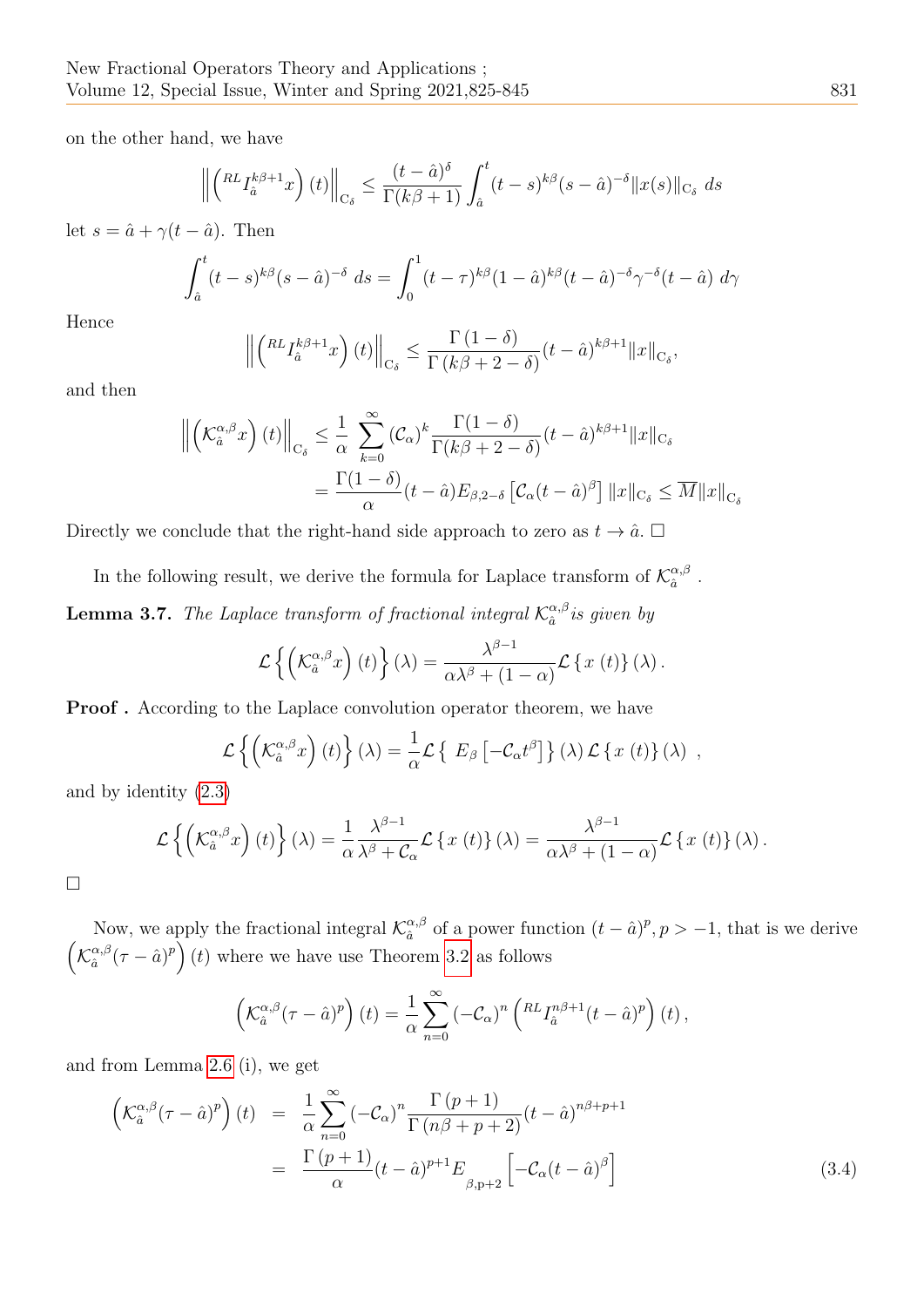

Figure 1: Graph of [\(3.4\)](#page-6-0) for  $\hat{a} = 0, \beta = 0.8$ ,  $p = 1$  and deference values of  $\alpha$ .

**Property 3.8.** If  $x(t) \in C_{\delta}[\hat{a}, a]$ , then for  $\alpha, \omega \in (0, 1), 0 \leq \delta < 1$ ,

$$
\mathcal{K}_{\hat{a}}^{\alpha,\beta}\left(\mathcal{K}_{\hat{a}}^{\omega,\beta}x\right)(t) = \mathcal{K}_{\hat{a}}^{\omega,\beta}\left(\mathcal{K}_{\hat{a}}^{\alpha,\beta}x\right)(t).
$$

That is, the fractional integral operators  $\mathcal{K}_{a}^{\alpha,\beta}$  $\frac{\alpha}{\hat{a}}$  are commutative. Proof. We have

$$
\mathcal{K}_{\hat{a}}^{\alpha,\beta} \left( \mathcal{K}_{\hat{a}}^{\omega,\beta} x \right) (t) = \mathcal{K}_{\hat{a}}^{\alpha,\beta} \left[ \frac{1}{\omega} \sum_{n=0}^{\infty} \left( -\mathcal{C}_{\omega} \right)^n \left( \begin{matrix} R L_{I_{\hat{a}}}^{n\beta+1} x \end{matrix} \right) \right] (t)
$$
  
\n
$$
= \frac{1}{\alpha} \sum_{k=0}^{\infty} \left( -\mathcal{C}_{\alpha} \right)^k \left( \begin{matrix} R L_{I_{\hat{a}}}^{k\beta+1} \end{matrix} \left[ \frac{1}{\omega} \sum_{n=0}^{\infty} \left( -\mathcal{C}_{\omega} \right)^n \left( \begin{matrix} R L_{I_{\hat{a}}}^{n\beta+1} x \end{matrix} \right) \right] \right) (t)
$$
  
\n
$$
= \frac{1}{\omega} \frac{1}{\alpha} \sum_{k=0}^{\infty} \sum_{n=0}^{\infty} \left( -\mathcal{C}_{\alpha} \right)^k \left( -\mathcal{C}_{\omega} \right)^n R L_{\hat{a}}^{k\beta+1} \left( \begin{matrix} R L_{I_{\hat{a}}}^{n\beta+1} x \end{matrix} \right) (t)
$$
  
\n
$$
= \frac{1}{\omega} \frac{1}{\alpha} \sum_{k=0}^{\infty} \sum_{n=0}^{\infty} \left( -\mathcal{C}_{\alpha} \right)^k \left( -\mathcal{C}_{\omega} \right)^n \left( \begin{matrix} R L_{I_{\hat{a}}}^{n\beta+k\beta+2} x \end{matrix} \right) (t).
$$

Which completes the proof.  $\square$ 

#### 4. Fractional Derivative Associated to the Fractional Integral  $\mathcal{K}_{\widehat{a}}^{\alpha,\beta}$  $\hat{a}$

After introducing the fractional integral  $\mathcal{K}_{\hat{a}}^{\alpha,\beta}$  $\alpha_i^{\alpha,\beta}$  of order  $\alpha \in (0,1)$ , it became necessary to introduce a fractional derivative of order  $\alpha \in (0, 1)$ . In this section, we establish a fractional derivative associated with the fractional integral.

Consider the following integral equation

$$
\left(\mathcal{K}_{\hat{a}}^{\alpha,\beta}x\right)(t) = y(t), \quad \alpha \in (0,1), \beta > 0.
$$
\n(4.1)

Using Laplace transform and applying Lemma [3.7](#page-6-1) leads to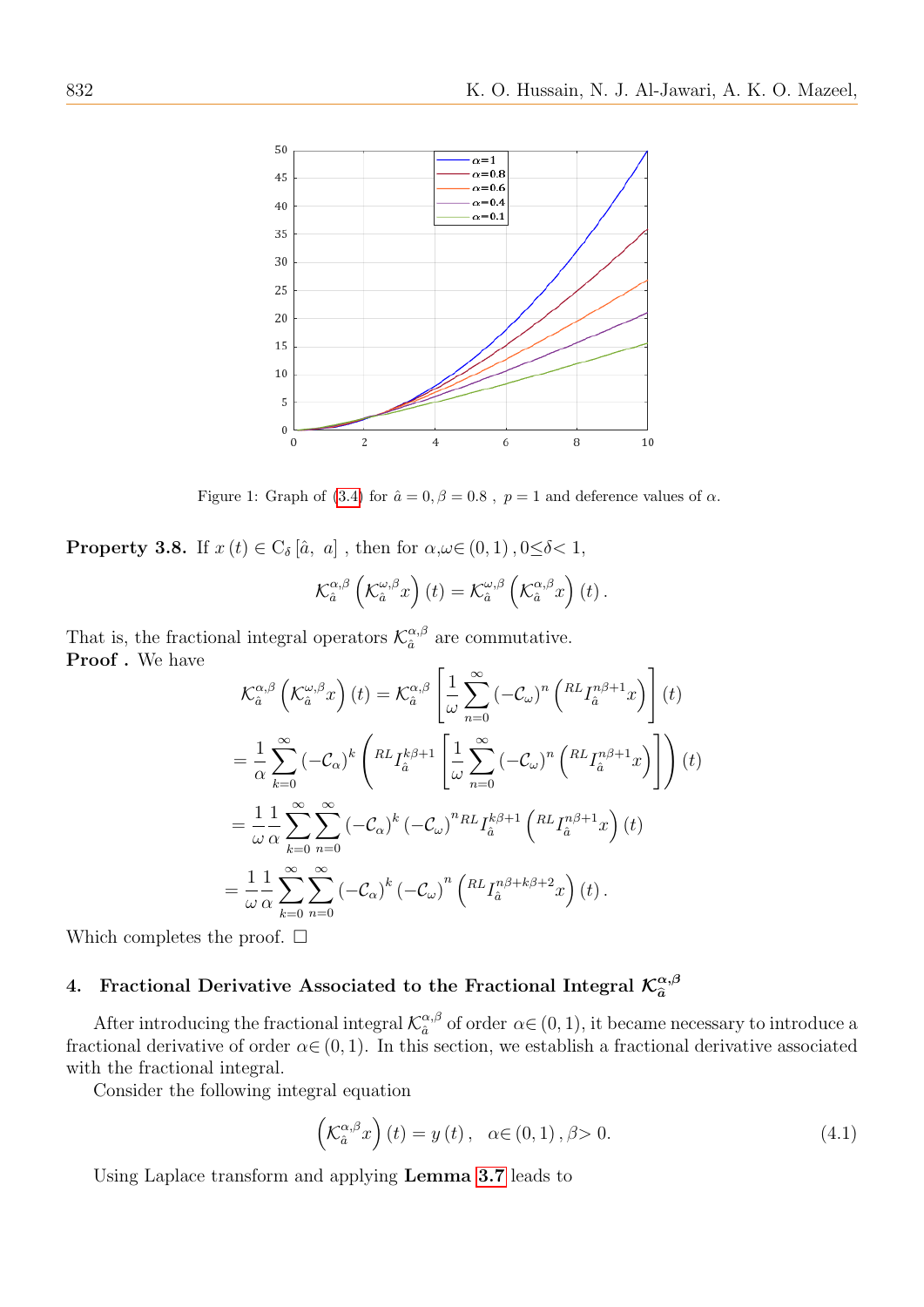$$
\frac{\lambda^{\beta-1}}{\alpha\lambda^{\beta}+(1-\alpha)}\mathcal{L}\left\{x(t)\right\}(\lambda)=\mathcal{L}\left\{y(t)\right\}(\lambda),
$$

or equivalently,

$$
\mathcal{L}\left\{x(t)\right\}(\lambda) = \alpha \lambda \mathcal{L}\left\{y(t)\right\}(\lambda) + \frac{1-\alpha}{\lambda^{\beta-1}} \mathcal{L}\left\{y(t)\right\}(\lambda).
$$

According to Lemma [3.6](#page-5-0) and by using the inverse Laplace we get

$$
x(t) = \alpha Dy(t) + (1 - \alpha)^{RL} I_{\hat{a}}^{\beta - 1} y(t)
$$
\n(4.2)

Based on the preceding, we will present the definition of the fractional derivative that we will be denoted by  ${}^{\mathcal{K}}D_{\hat{a}}^{\alpha,\beta}$  $\frac{\alpha_{,\rho}}{\hat{a}}$ . Also, we establish some properties related to this derivative.

<span id="page-8-0"></span>**Definition** 4.1. Let  $0 < \alpha < 1$ ,  $\beta > 0$  and  $x \in C^1_\delta[\hat{a}, a]$ . We define the corresponding fractional derivative to the fractional integral  $\mathcal{K}_{\hat{a}}^{\alpha,\beta}$  $a^{a,\beta}$  as follows

$$
\left(\n\begin{aligned}\n\left(\n\begin{matrix}\n\kappa \int_{\hat{a}}^{\alpha,\beta} x\n\end{matrix}\right)(t) &= \alpha Dx(t) + (1 - \alpha) \frac{R}{a} L_{\hat{a}}^{\beta - 1} x(t)\n\end{aligned}\n\right.\n\tag{4.3}
$$

When  $\alpha = 1, \beta > 0$ , we obtain the first-order derivative. Otherwise, if  $\alpha = 0, \beta = 1$ , then  $\left( {^K}D_a^{0,1} x \right)(t) = x(t)$ .

From Definition [4.1,](#page-8-0) we notice that of the fractional derivative  ${}^{\mathcal{K}}D_{\hat{a}}^{\alpha,\beta}$  $\frac{\alpha}{\hat{a}}$  is well defined if the Riemann fractional integral. Depending on the linearity of the Riemann fractional integral, the fractional derivative  ${}^{\mathcal{K}}D_{\hat{a}}^{\alpha,\beta}$  $\frac{\alpha}{\hat{a}}$  is also a linear operator. It is easily seen that the fractional differential operator  ${}^{\mathcal{K}}D_{\hat{a}}^{\alpha,\beta}$  belongs to space  $C_{\delta}[\hat{a}, a]$  follows from the definition of  $C_{\delta}^1[\hat{a}, a]$  and Lemma [2.8.](#page-2-3)

In the following result, we derive the formula of the Laplace transforms of fractional derivative  ${}^{\mathcal{K}}D_{\hat{a}}^{\alpha,\beta}$  $\frac{\alpha_{,\rho}}{\hat{a}}$ . Where we have used Laplace transforms of the first derivative and Reimann fractional integral.

**Lemma 4.2.** The Laplace transform of the fractional differential operator  ${}^{\mathcal{K}}D_{\hat{a}}^{\alpha,\beta}$  $a^{\alpha,\beta}$  is given by

$$
\mathcal{L}\left\{ \left( {}^{\mathcal{K}}D_{\hat{a}}^{\alpha,\beta}x\right)(t)\right\} (\lambda) = \alpha\lambda\mathcal{L}\left\{ x(t)\right\} (\lambda) + \alpha\ x(0) + (1-\alpha)\frac{1}{\lambda^{\beta-1}}\ \mathcal{L}\left\{ x(t)\right\} (\lambda).
$$

**Lemma 4.3.** Let  $x \in C^1_\delta[\hat{a}, a]$ . Then

$$
\left(\nabla D_{\hat{a}}^{\alpha,\beta}x\right)(\hat{a}) := \lim_{t \to \hat{a}} \left(\nabla D_{\hat{a}}^{\alpha,\beta}x\right)(t) = 0,
$$

**Proof**. Since  $x \in C^1_\delta[\hat{a}, a]$ , then  $x \in C[\hat{a}, a]$  and  $Dx(t) \in C_\delta[\hat{a}, a]$ . From Remark [2.2](#page-2-4) and Lemma [2.8,](#page-2-3) we have the following

$$
\left\| \left( {}^{\mathcal{K}}D_{\hat{a}}^{\alpha,\beta}x \right)(t) \right\|_{C_{\delta}} \leq \alpha \|Dx(t)\|_{C_{\delta}} + (1-\alpha) \left\| \left( {}^{RL}I_{\hat{a}}^{\beta-1}x \right)(t) \right\|_{C_{\delta}},
$$
  

$$
\leq \alpha \left\| (t-\hat{a})^{\delta}Dx(t) \right\|_{C} + (1-\alpha) \left\| (t-\hat{a})^{\delta} \left( {}^{RL}I_{\hat{a}}^{\beta-1}x \right)(t) \right\|_{C}.
$$

Consequently,  $\parallel$  $\left.\left(\mathcal{K}D^{\alpha,\beta}_{\hat{a}}x\right)(t)\right\|_{\mathcal{C}_{\delta}}$ approach to zero as  $t \to \hat{a}$ .  $\Box$ 

<span id="page-8-1"></span>The following result shows the relationship between the fractional operators  ${}^{\mathcal{K}}D_{\hat{a}}^{\alpha,\beta}$  $\frac{\alpha}{\hat{a}}^{\alpha,\beta}$  and  $\mathcal{K}_{\hat{a}}^{\alpha,\beta}$  $\hat{a}^{\alpha,\beta}$  . In fact, the derivative operator  ${}^{\mathcal{K}}D_{\hat{a}}^{\alpha,\beta}$  $\frac{\alpha,\beta}{\hat{a}}$  is a left inverse of integral operator  $\mathcal{K}_{\hat{a}}^{\alpha,\beta}$  $\hat{a}^{\alpha,\beta}_{\hat{a}}$  and their composition is not commutative.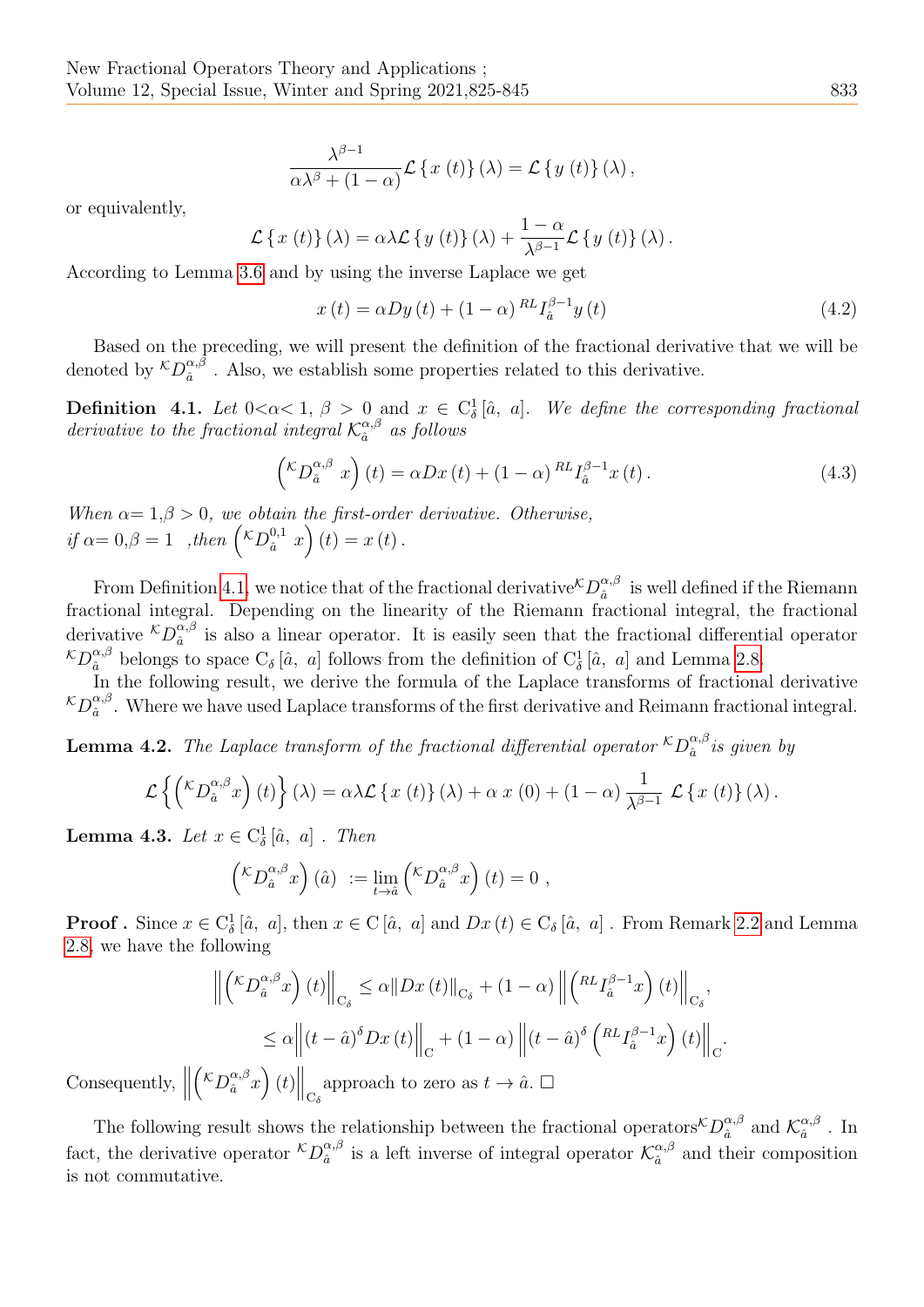**Theorem 4.4.** Let  $\alpha \in (0, 1)$ ,  $0 \le \delta < 1$ .

i. If  $x(t) \in C_{\delta}[\hat{a}, a]$ , then

$$
\kappa D_{\hat{a}}^{\alpha,\beta} \left( \mathcal{K}_{\hat{a}}^{\alpha,\beta} x \left( t \right) \right) = x \left( t \right). \tag{4.4}
$$

ii. If  $x(t) \in C^1_\delta[\hat{a}, a]$ , then

$$
\kappa D_{\hat{a}}^{\alpha,\beta} \left( \mathcal{K}_{\hat{a}}^{\alpha,\beta} x(t) \right) = x(t) - x(\hat{a}) E_{\beta} \left[ -\mathcal{C}_{\alpha} (t - \hat{a})^{\beta} \right]. \tag{4.5}
$$

Proof. Our proof is based on Theorem [3.2,](#page-3-1) Definition [4.1](#page-8-0) and Lemma [2.10,](#page-2-5) for (i) we have

$$
\begin{split} {}^{\mathcal{K}}D_{\hat{a}}^{\alpha,\beta}\left(\mathcal{K}_{\hat{a}}^{\alpha,\beta}x\left(t\right)\right)&=\displaystyle\frac{{}^{\mathcal{K}}D_{\hat{a}}^{\alpha,\beta}\left[\frac{1}{\alpha}\sum_{n=0}^{\infty}\left(-\mathcal{C}_{\alpha}\right)^{n}\left(\mathcal{R}L_{I_{\hat{a}}^{n}}^{\alpha\beta+1}x\right)\left(t\right)\right]}{\sum_{n=0}^{\infty}\left(-\mathcal{C}_{\alpha}\right)^{n}D\left(\mathcal{R}L_{I_{\hat{a}}^{n}}^{\alpha\beta+1}x\right)\left(t\right)+\frac{\left(1-\alpha\right)}{\alpha}\sum_{n=0}^{\infty}\left(-\mathcal{C}_{\alpha}\right)^{n}R_{I_{\hat{a}}^{n}}^{\beta-1}\left(\mathcal{R}L_{I_{\hat{a}}^{n}}^{\alpha\beta+1}x\right)\left(t\right)}\\ &=\sum_{n=0}^{\infty}\left(-\mathcal{C}_{\alpha}\right)^{n}\left(\mathcal{R}L_{I_{\hat{a}}^{n}}^{\alpha\beta}x\right)\left(t\right)-\sum_{n=0}^{\infty}\left(-\mathcal{C}_{\alpha}\right)^{n+1}\left(\mathcal{R}L_{I_{\hat{a}}^{n}}^{\left(n+1\right)\beta}x\right)\left(t\right)\\ &=x\left(t\right); \end{split}
$$

concerning (ii),

$$
\mathcal{K}_{\hat{a}}^{\alpha,\beta}\left({}^{\mathcal{K}}D_{\hat{a}}^{\alpha,\beta}x\left(t\right)\right) = \mathcal{K}_{\hat{a}}^{\alpha,\beta}\left[\alpha Dx\left(t\right) + \left(1-\alpha\right)^{RL}I_{\hat{a}}^{\beta-1}x\left(t\right)\right] \n= \alpha \mathcal{K}_{\hat{a}}^{\alpha,\beta}\left(Dx\left(t\right) + \left(1-\alpha\right)\mathcal{K}_{\hat{a}}^{\alpha,\beta}\left({}^{RL}I_{\hat{a}}^{\beta-1}x\left(t\right)\right) \n= \sum_{n=0}^{\infty}\left(-\mathcal{C}_{\alpha}\right)^{n}\left({}^{RL}I_{\hat{a}}^{n\beta+1}Dx\right)\left(t\right) + \frac{\left(1-\alpha\right)}{\alpha}\sum_{n=0}^{\infty}\left(-\mathcal{C}_{\alpha}\right)^{nRL}I_{\hat{a}}^{n\beta+1}\left({}^{RL}I_{\hat{a}}^{\beta-1}x\right)\left(t\right) \n= \sum_{n=0}^{\infty}\left(-\mathcal{C}_{\alpha}\right)^{n}\left({}^{RL}I_{\hat{a}}^{n\beta}\left[x\left(t\right) - x\left(\hat{a}\right)\right]\right) + \frac{\left(1-\alpha\right)}{\alpha}\sum_{n=0}^{\infty}\left(-\mathcal{C}_{\alpha}\right)^{nRL}I_{\hat{a}}^{n\beta+1}\left({}^{RL}I_{\hat{a}}^{\beta-1}x\right)\left(t\right) \n= \sum_{n=0}^{\infty}\left(-\mathcal{C}_{\alpha}\right)^{nRL}I_{\hat{a}}^{n\beta}\left[x\left(t\right) - x\left(\hat{a}\right)\right] - \sum_{n=0}^{\infty}\left(-\mathcal{C}_{\alpha}\right)^{n+1RL}I_{\hat{a}}^{(n+1)\beta}\left(x\right)\left(t\right) \n= \sum_{n=0}^{\infty}\left(-\mathcal{C}_{\alpha}\right)^{nRL}I_{\hat{a}}^{n\beta}x\left(t\right) - \sum_{n=0}^{\infty}\left(-\mathcal{C}_{\alpha}\right)^{n+1RL}I_{\hat{a}}^{(n+1)\beta}x\left(t\right) - \sum_{n=0}^{\infty}\left(-\mathcal{C}_{\alpha
$$

Lemma [2.6](#page-2-2) (i) now leads to

$$
= x(t) - x(\hat{a}) \sum_{n=0}^{\infty} (-C_{\alpha})^{n} \frac{(t - \hat{a})^{n\beta}}{\Gamma(n\beta + 1)}
$$

Therefore,

$$
\mathcal{K}_{\hat{a}}^{\alpha,\beta}\left({\kappa}D_{\hat{a}}^{\alpha,\beta}x(t)\right)=x(t)-x(\hat{a})E_{\beta}\left[-\mathcal{C}_{\alpha}(t-\hat{a})^{\beta}\right].
$$

 $\Box$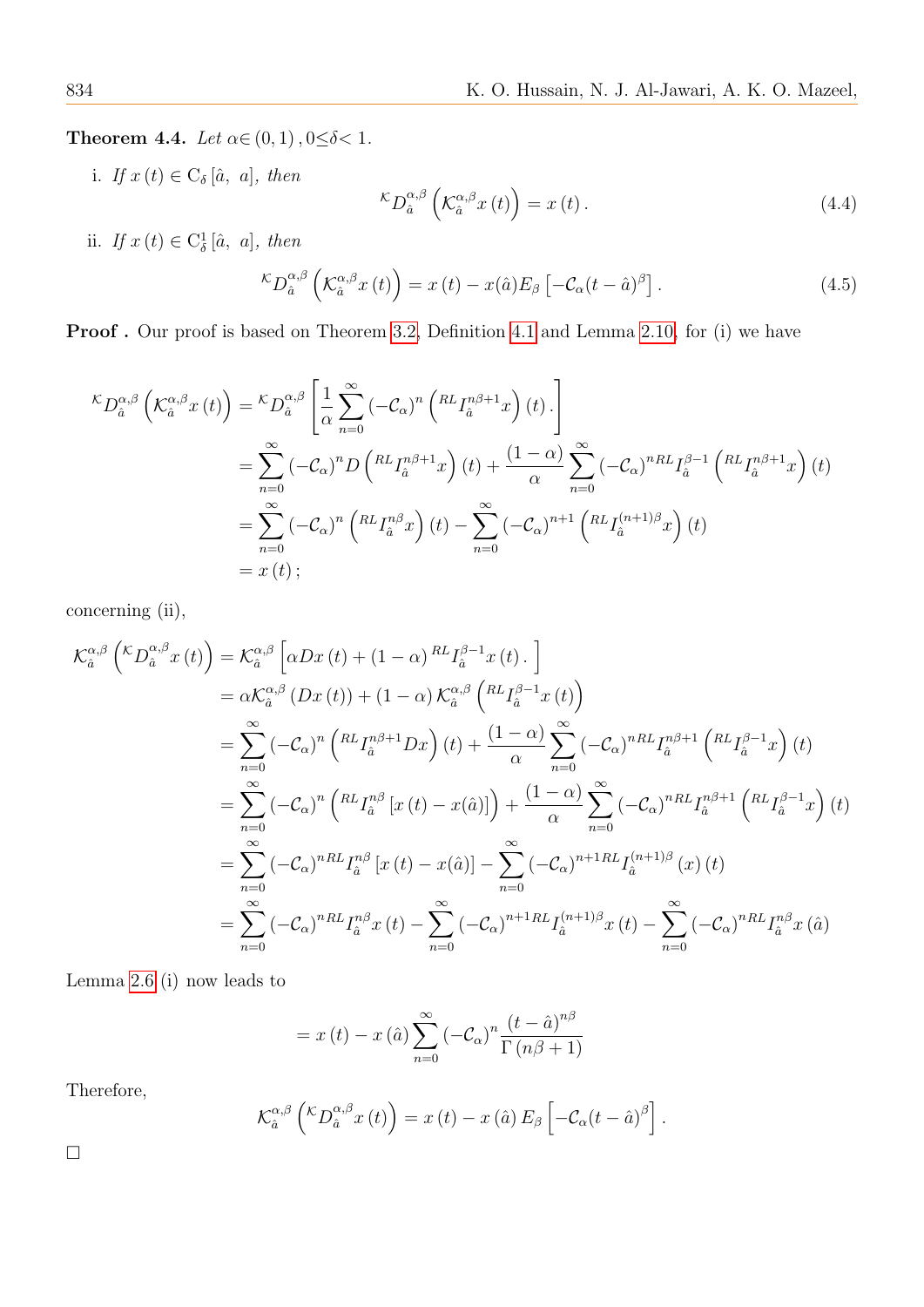

Figure 2: Graph of [\(4.6\)](#page-10-0) for  $\hat{a} = 0, \beta = 0.8$ ,  $p = 2$  and deference values of  $\alpha$ 

Let us consider the fractional  ${}^{\mathcal{K}}D_{\hat{a}}^{\alpha,\beta}$  $_{\hat{a}}^{\alpha,\beta}$  of a function  $x(t) = (t - \hat{a})^p$ ,  $p > -1$ 

<span id="page-10-0"></span>
$$
\left(\n\begin{aligned}\n\left(\n\begin{matrix}\n\kappa \cdot \frac{\partial}{\partial \theta} \\
\frac{\partial}{\partial \theta}\n\end{matrix}\n\right)\n\left(t\right) &= \alpha p(t - \hat{a})^{p-1} + (1 - \alpha) \frac{\Gamma(p+1)}{\Gamma(\beta + p)} (t - \hat{a})^{\beta + p - 1}.\n\end{aligned}\n\right.\n\tag{4.6}
$$

In particular, if  $p = 0$ , then

$$
\left({\binom{\kappa}}{2} \alpha^{\alpha,\beta} \ 1\right)(t) = (1-\alpha) \frac{\left(t - \hat{a}\right)^{\beta-1}}{\Gamma\left(\beta\right)}
$$

This means the fractional derivatives of a constant are, in general, not equal to zero. The following is a direct result of Theorem [4.4.](#page-8-1)

Corollary 4.5. If  $x(t) \in C^1_\delta[\hat{a}, a]$ , and  $x(\hat{a}) = 0$ , then, for  $\alpha \in (0, 1)$ ,  $0 \le \delta < 1$ ,  $\mathcal{K}_{\hat{a}}^{\alpha,\beta}$  $\int_{\hat{a}}^{\alpha,\beta} \left( {}^{\mathcal{K}}D^{\alpha,\beta}_{\hat{a}}x\left(t\right) \right)={}^{\mathcal{K}}D^{\alpha,\beta}_{\hat{a}}$  $_{\hat{a}}^{\alpha,\beta}\left( \mathcal{K}_{\hat{a}}^{\alpha,\beta}\right)$  $\int_{\hat{a}}^{\alpha,\beta}x(t)\Big)=x(t).$ 

It should be noted that the fractional derivatives operators  ${}^{\mathcal{K}}D^{\alpha,\beta}_{\hat{a}}$  $\frac{\alpha}{\hat{a}}$  are, in general, not commutative operators. To illustrate this, we set that  $x(t) = e^t$ . Hence,

$$
\begin{split} \n\kappa_{D_0^{\frac{1}{2},\frac{3}{2}}} \left( \kappa_{D_0^{\frac{1}{3},\frac{3}{2}}} \left( e^t \right) \right) &= \kappa_{D_0^{\frac{1}{2},\frac{3}{2}}} \left[ \frac{1}{3} D \left( e^t \right) + \frac{2}{3} I_0^{\frac{1}{2}} \left( e^t \right) \right] \\ \n&= \kappa_{D_0^{\frac{1}{2},\frac{3}{2}}} \left[ \frac{1}{3} e^t + \frac{2}{3} t^{\frac{1}{2}} E_{1,\frac{3}{2}} \left( t \right) \right] \\ \n&= \frac{1}{2} D \left[ \frac{1}{3} e^t + \frac{2}{3} t^{\frac{1}{2}} E_{1,\frac{3}{2}} \left( t \right) \right] + \frac{1}{2} I_0^{\frac{1}{2}} \left[ \frac{1}{3} e^t + \frac{2}{3} t^{\frac{1}{2}} E_{1,\frac{3}{2}} \left( t \right) \right] \\ \n&= \left[ \frac{1}{6} e^t + \frac{1}{6} t^{-\frac{1}{2}} E_{1,\frac{1}{2}} \left( t \right) \right] + \left[ \frac{1}{6} t^{\frac{1}{2}} E_{1,\frac{3}{2}} \left( t \right) + \frac{1}{3} t E_{1,2} \left( t \right) \right]. \n\end{split}
$$

similarly,

$$
\kappa D_0^{\frac{1}{3},\frac{3}{2}}\left(\kappa D_0^{\frac{1}{2},\frac{3}{2}}\left(e^t\right)\right) = \left[\frac{1}{6}e^t + \frac{1}{12}t^{-\frac{1}{2}}E_{1,\frac{1}{2}}\left(t\right)\right] + \left[\frac{1}{3}t^{\frac{1}{2}}E_{1,\frac{3}{2}}\left(t\right) + \frac{1}{3}tE_{1,2}\left(t\right)\right].
$$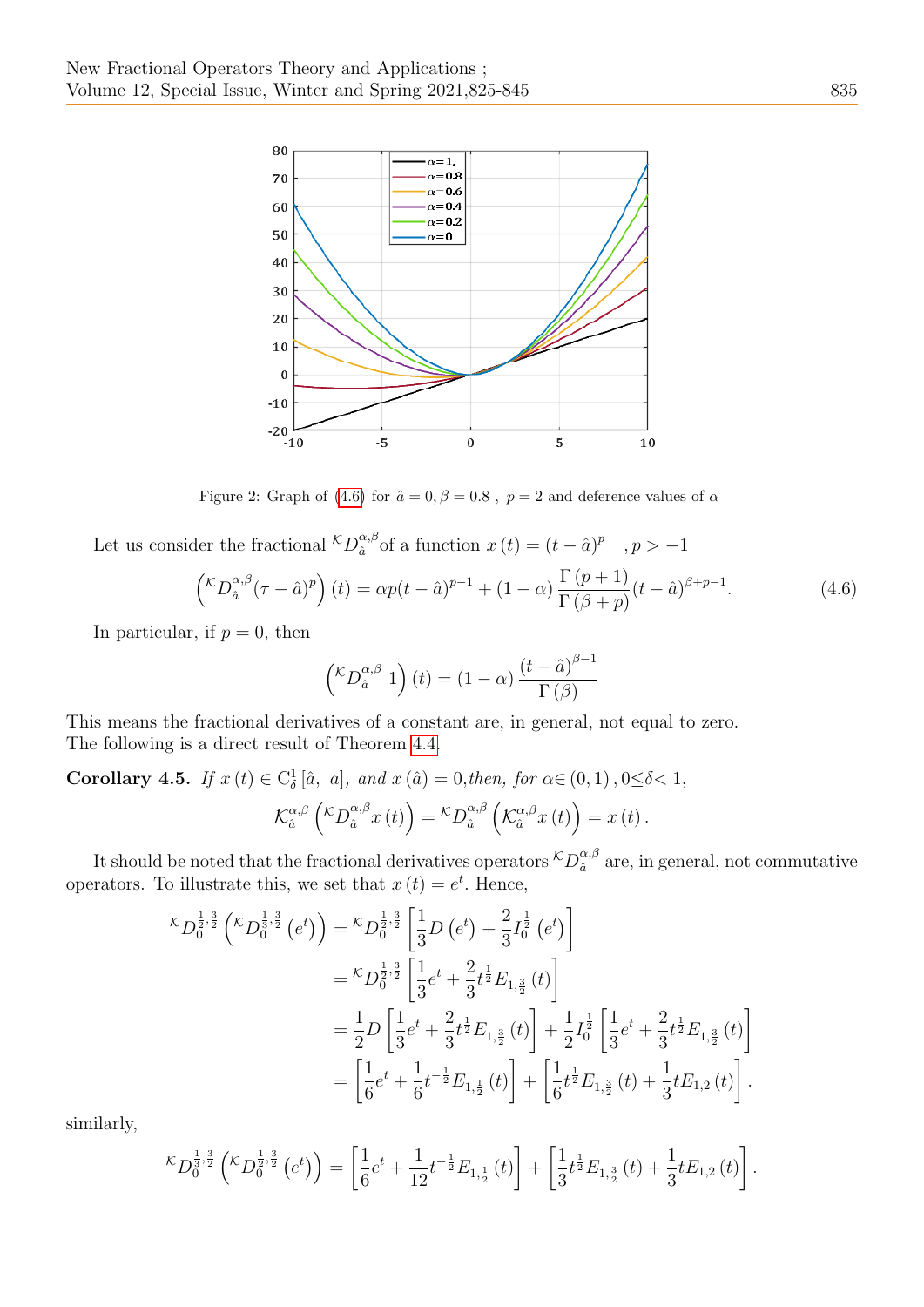#### 5. A New Fractional Derivative

Our goal in this section is to introduce a new fractional derivative and establish its properties.

<span id="page-11-1"></span>**Definition** 5.1. Let  $\alpha \in (0, 1)$ ,  $\beta > 0$  and let  $x(t) \in C_{\delta}[\hat{a}, a]$  such that  $\binom{RL}{\hat{a}}^{-\mu}$  $\left(\begin{matrix}1-\mu\\ \hat{a}\end{matrix}\right)(t) \in C^1_\delta [\hat{a}, a]$ . The fractional derivative for the function  $x(t)$  of order  $\alpha,\beta$  and type  $0 \leq \mu \leq 1$ , is defined as follows:

<span id="page-11-0"></span>
$$
\left(D_{\hat{a},\mu}^{\alpha,\beta}x\right)(t) = \left(\begin{matrix} C D_{\hat{a}}^{1-\mu} \mathcal{K}_{\hat{a}}^{1-\alpha,\beta RL} D_{\hat{a}}^{\mu}x \end{matrix}\right)(t),\tag{5.1}
$$

where  ${}^{RL}D$ ,  ${}^{c}D$  are the Riemann-Liouville and Caputo fractional derivatives, respectively.

It is not hard to show that the expression [\(5.1\)](#page-11-0) is well defined. Indeed our condition  $\binom{RLI_{\hat{a}}^{1-\mu}}{}$  $\left(\frac{1-\mu}{\hat{a}}x\right)(t) \in \mathcal{C}_{\delta}^1[\hat{a}, a]$  leads to  ${}^{RL}D_{\hat{a}}^{\mu}$  $a^{\mu}_{\hat{a}}x = D\left(^{RL}I_{\hat{a}}^{1-\mu}\right)$  $\left(\frac{1-\mu}{\hat{a}}x\right) \in C_{\delta}[\hat{a}, a]$ . According to Lemma [3.5,](#page-4-0) we have  $\mathcal{K}^{1-\alpha,\beta}_{\hat{\alpha}}$  $_{\hat{a}}^{1-\alpha,\beta}\left( \ ^{RL}D_{\hat{a}}^{\mu}\right)$  $\chi^{\mu}_{\hat{a}}(x) \in C^1_{\delta}[\hat{a}, a],$  this means  $D\left(\mathcal{K}^{1-\alpha,\beta}_{\hat{a}}\right)$  $\frac{1-\alpha}{\hat{a}}\hbar L D^{\mu}_{\hat{a}}$  $\left(\begin{array}{cc} \mu & \mu \\ \hat{a} & \hat{a} \end{array}\right) \in \mathcal{C}_{\delta}[\hat{a}, a].$  Now we already know from Lemma [2.8](#page-2-3) that  $^{RL}I_{\hat{a}}^{\mu}D\left( \mathcal{K}_{\hat{a}}^{1-\alpha,\beta}\right)$  $_{\hat{a}}^{1-\alpha,\beta RL}D_{\hat{a}}^{\mu}$  $\binom{\mu}{\hat{a}}x\in C_{\delta}[\hat{a}, a],$  it follows that  $\left({}^C D^{1-\mu}_{\hat{a}} \mathcal{K}^{1-\alpha,\beta}_{\hat{a}}\right)$  $\frac{1-\alpha}{\hat{a}}\hbar L D^{\mu}_{\hat{a}}$  $\int_{\hat{a}}^{\mu}x\right) (t)\in C_{\delta} [\hat{a}, a].$ It is worth noting that the above definition contains special cases existing previously, as follows:

1. When  $\mu = 1$ , we get the Hattaf fractional derivative of Caputo sense  ${}^{C}D_{\hat{a}}^{\alpha,\beta}$  $\int_{\hat{a}}^{\alpha,\beta}$  [\[19\]](#page-20-18) given by

$$
\left(D_{\hat{a},1}^{\alpha,\beta}x\right)(t) = \left(\mathcal{K}_{\hat{a}}^{1-\alpha,\beta}(Dx)\right)(t) = \frac{1}{1-\alpha}\int_{\hat{a}}^{t}E_{\beta}\left[-\lambda_{\alpha}(t-s)^{\beta}\right](Dx)(s) ds. \left(\lambda_{\alpha} = \frac{1}{\mathcal{C}_{\alpha}}\right)
$$

2. When  $\mu = 0$ , we get the Hattaf fractional derivative of Riemann-Liouville derivative sense  ${}^R D_{{\hat{a}}}^{\alpha,\beta}$  $\frac{\alpha}{\hat{a}}$  [\[19\]](#page-20-18) given by

$$
\left(D_{\hat{a},0}^{\alpha,\beta}x\right)(t) = \left(D \mathcal{K}_a^{1-\alpha,\beta}x\right)(t) = \frac{1}{1-\alpha} \frac{d}{dt} \int_a^t E_\beta \left[-\lambda_\alpha (t-s)^\beta\right] x(s) \ ds.
$$

3. When  $\mu = 1, \beta = \alpha$  we obtain the Atangana-Baleanu (ABC)fractional derivative of Caputo sense ${}^{ABC}D_{\hat{a}}^{\alpha}$  [\[17\]](#page-20-16) given by

$$
\left(D_{\hat{a},1}^{\alpha,\alpha}x\right)(t) = \left(\mathcal{K}_{\hat{a}}^{1-\alpha,\alpha}Dx\right)(t) = \frac{1}{1-\alpha}\int_{\hat{a}}^{t} E_{\alpha}\left[-\lambda_{\alpha}(t-s)^{\alpha}\right](Dx)(s) ds.
$$

4. When  $\mu = 0, \beta = \alpha$  we obtain the Atangana-Baleanu(ABR) fractional derivative of Riemann-Liouville sense<sup> $ABR D^{\alpha,\beta}_{\hat{a}}$ </sup>  $\binom{\alpha,\beta}{\hat{a}}$  [\[17\]](#page-20-16)] given by

$$
\left(D_{\hat{a},0}^{\alpha,\alpha}x\right)(t) = \left(D\mathcal{K}_a^{1-\alpha,\alpha}x\right)(t) = \frac{1}{1-\alpha}\frac{d}{dt}\int_{\hat{a}}^t E_\alpha\left[-\lambda_\alpha\left(t-s\right)^\alpha\right]x(s)\ ds.
$$

5. When  $\mu = 1, \beta = 1$  we have the Caputo-Fabrizio fractional derivative [\[15\]](#page-20-14) given by

$$
\left(D_{\hat{a},1}^{\alpha,1}x\right)(t) = \left(\mathcal{K}_{\hat{a}}^{1-\alpha,1}\left(Dx\right)\right)(t) = \frac{1}{1-\alpha}\int_{\hat{a}}^{t} \exp\left[-\lambda_{\alpha}\left(t-s\right)\right]\left(Dx\right)(s) ds.
$$

By the series formula [\(3.2\)](#page-4-1), for any  $\alpha, \beta, \mu, x$  satisfying the conditions from Definition [5.1,](#page-11-1) obviously to see that the fractional derivative  $D_{\hat{\sigma}}^{\alpha,\beta}$  $\hat{a},\mu}^{\alpha,\beta}$  can be expressed as

<span id="page-11-2"></span>
$$
\left(D_{\hat{a},\mu}^{\alpha,\beta}x\right)(t) = \frac{1}{1-\alpha} \sum_{n=0}^{\infty} (-\lambda_{\alpha})^n \left(\,{}^{C}D_{\hat{a}}^{1-\mu RL}I_{\hat{a}}^{n\beta+1RL}D_{\hat{a}}^{\mu}x\right)(t),\tag{5.2}
$$

The above series is helpful for us to show some properties of the fractional derivative  $D_{\hat{\sigma}}^{\alpha,\beta}$ ,  $\widehat{a}, \mu$ for instance, the linearity of the fractional derivative  $D_{\hat{a},\mu}^{\alpha,\beta}$  which we get from the linearity of the operators  ${}^{RL}D, {}^{c}D, {}^{RL}I$ , and others will be presented later.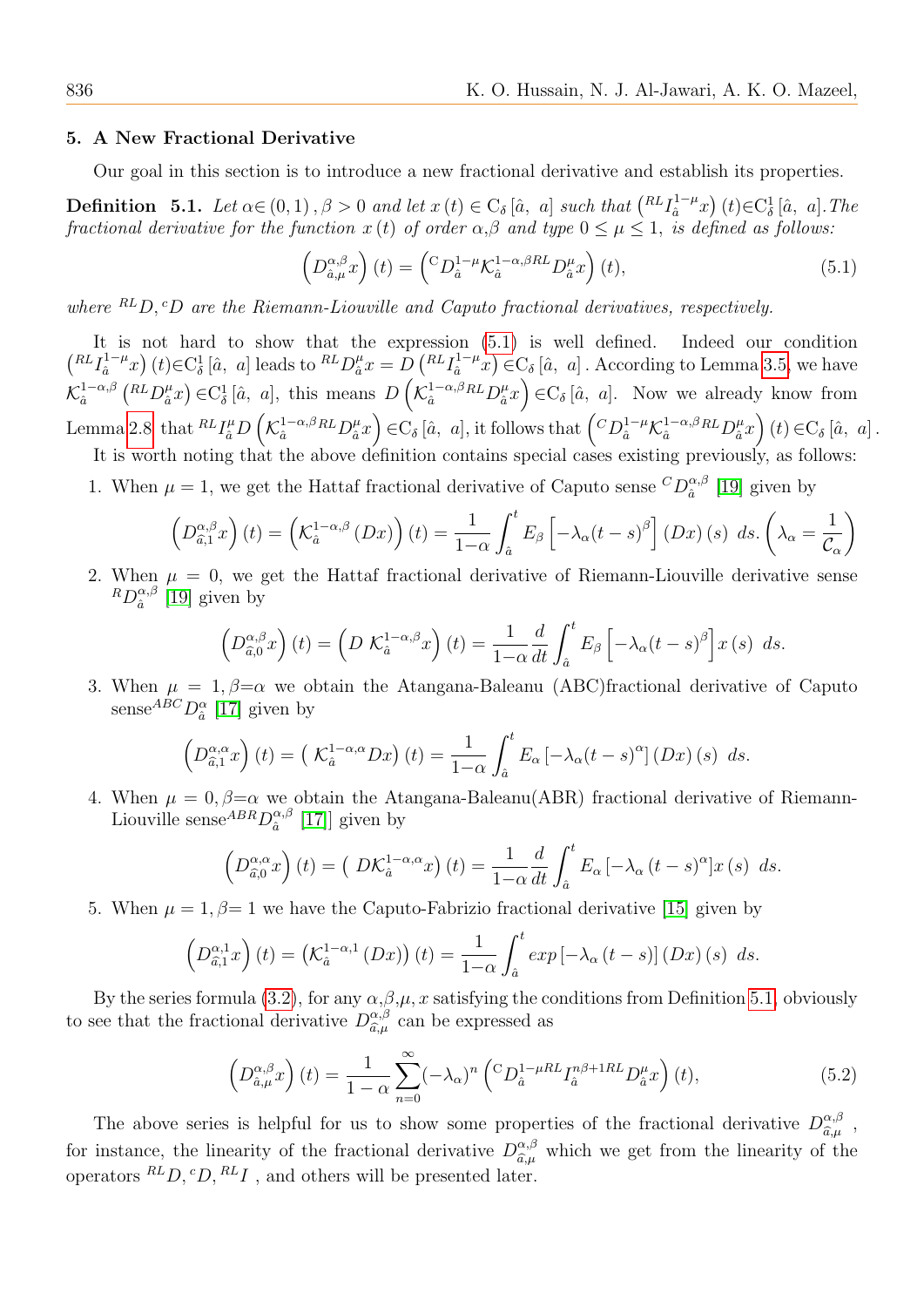Remark 5.2. If  $\alpha = 0$ , then  $\left(D_{\widehat{\alpha},\mu}^{0,\beta}\right)$  $_{\widehat{a},\mu}^{0,\beta}x\Big)(t) = {C D<sub>\widehat{a}}^{1-\mu}</sub>$  $_{\hat{a}}^{1-\mu}$  I  $_{\Omega}^{RL}D_{\hat{a}}^{\mu}$  $_{\hat{a}}^{\mu}x\big)\left( t\right) ,\;$  particularly

$$
\left(D_{\hat{a},\mu}^{0,\beta}x\right)(t) = \begin{cases} x(t) - x(\hat{a}), & \mu = 1, \\ x(t), & \mu = 0. \end{cases}
$$

<span id="page-12-0"></span>**Theorem 5.3.** Let  $\alpha, \beta, \mu$  and x be satisfying the conditions from Definition [5.1.](#page-11-1) Then

$$
\left(D_{\hat{a},\mu}^{\alpha,\beta}x\right)(t) = \left(D_{\hat{a},0}^{\alpha,\beta}x\right)(t) - \frac{\left(RL_{\hat{a}}^{1-\mu}x\right)(\hat{a})}{1-\alpha}(t-\hat{a})^{\mu-1}E_{\beta,\mu}\left[-\lambda_{\alpha}(t-s)^{\beta}\right]
$$
(5.3)

Proof. Using the formula [\(5.2\)](#page-11-2) and semigroup property of Riemann-Liouville fractional integral, we have

$$
\left(D_{\hat{a},\mu}^{\alpha,\beta}x\right)(t) = \frac{1}{1-\alpha}\sum_{n=0}^{\infty} \left(-\lambda_{\alpha}\right)^n \left(\binom{RL}{{I_{\hat{a}}^{n\beta+\mu}RL}}{D_{\hat{a}}^{\mu}x}\right)(t)
$$

Applying Lemma 2.12, we obtain

$$
\left(D_{\hat{a},\mu}^{\alpha,\beta}x\right)(t) = \frac{1}{1-\alpha} \sum_{n=0}^{\infty} \left(-\lambda_{\alpha}\right)^{nRL} I_{\hat{a}}^{n\beta} \left(x\left(t\right) - \frac{\left(RL_{\hat{I}_{\hat{a}}}^{1-\mu}x\right)(\hat{a})}{\Gamma\left(\mu\right)} (t-\hat{a})^{\mu-1}\right)
$$
\n
$$
= \frac{1}{1-\alpha} \sum_{n=0}^{\infty} \left(-\lambda_{\alpha}\right)^{nRL} I_{\hat{a}}^{n\beta}x\left(t\right) - \frac{1}{1-\alpha} \frac{\left(RL_{\hat{I}_{\hat{a}}}^{1-\mu}x\right)(\hat{a})}{\Gamma\left(\mu\right)} \sum_{n=0}^{\infty} \left(-\lambda_{\alpha}\right)^{nRL} I_{\hat{a}}^{n\beta}(t-\hat{a})^{\mu-1}
$$
\n
$$
= \frac{1}{1-\alpha} \frac{d}{dt} \sum_{n=0}^{\infty} \left(-\lambda_{\alpha}\right)^{nRL} I_{\hat{a}}^{n\beta+1}x\left(t\right) - \frac{\left(RL_{\hat{I}_{\hat{a}}}^{1-\mu}x\right)(\hat{a})}{1-\alpha} \sum_{n=0}^{\infty} \left(-\lambda_{\alpha}\right)^{n} \frac{(t-\hat{a})^{n\beta+\mu-1}}{\Gamma\left(n\beta+\mu\right)}
$$
\n
$$
= \left(D \mathcal{K}_{\hat{a}}^{1-\alpha,\beta}x\right)(t) - \frac{\left(RL_{\hat{I}_{\hat{a}}}^{1-\mu}x\right)(\hat{a})}{1-\alpha}(t-\hat{a})^{\mu-1} E_{\beta,\mu} \left[-\lambda_{\alpha}(t-s)^{\beta}\right].
$$

This completes the proof.  $\square$ 

In particular, when  $\mu = 1$ , we have

$$
\left(D_{\hat{a},1}^{\alpha,\beta}x\right)(t) = \left(D_{\hat{a},0}^{\alpha,\beta}x\right)(t) - \frac{x(\hat{a})}{1-\alpha}E_{\beta}\left[-\lambda_{\alpha}(t-s)^{\beta}\right].
$$
\n(5.4)

**Theorem 5.4.** The fractional derivative  $D_{0,\mu}^{\alpha,\beta}$  has the following Laplace transformation

$$
\mathcal{L}\left\{ \left( D_{0,\mu}^{\alpha,\beta} x \right) (t) \right\} (\lambda) = \left[ \frac{\lambda^{\beta} \mathcal{L}\left\{ x \left( t \right) \right\} (\lambda) - \lambda^{\beta-\mu} \left( R L I_0^{1-\mu} x \right) (0)}{\left( 1 - \alpha \right) \lambda^{\beta} + \alpha} \right]
$$

Proof. Using Remark [2.14](#page-3-2) (third relation), we obtain

$$
\mathcal{L}\left\{ \left(D_{0,\mu}^{\alpha,\beta}x\right)(t)\right\} (\lambda) = \lambda^{1-\mu} \mathcal{L}\left\{ \left(\mathcal{K}_0^{1-\alpha,\beta RL}D_0^{\mu}x\right)(t)\right\} - \lambda^{-\mu} \left(\mathcal{K}_0^{1-\alpha,\beta RL}D_0^{\mu}x\right)(\hat{a}),
$$

follows from Lemma [3.6](#page-5-0)

$$
\mathcal{L}\left\{ \left(D_{0,\mu}^{\alpha,\beta}x\right)(t)\right\} (\lambda) = \lambda^{1-\mu} \mathcal{L}\left\{ \left(\mathcal{K}_0^{1-\alpha,\beta RL}D_0^{\mu}x\right)(t)\right\}
$$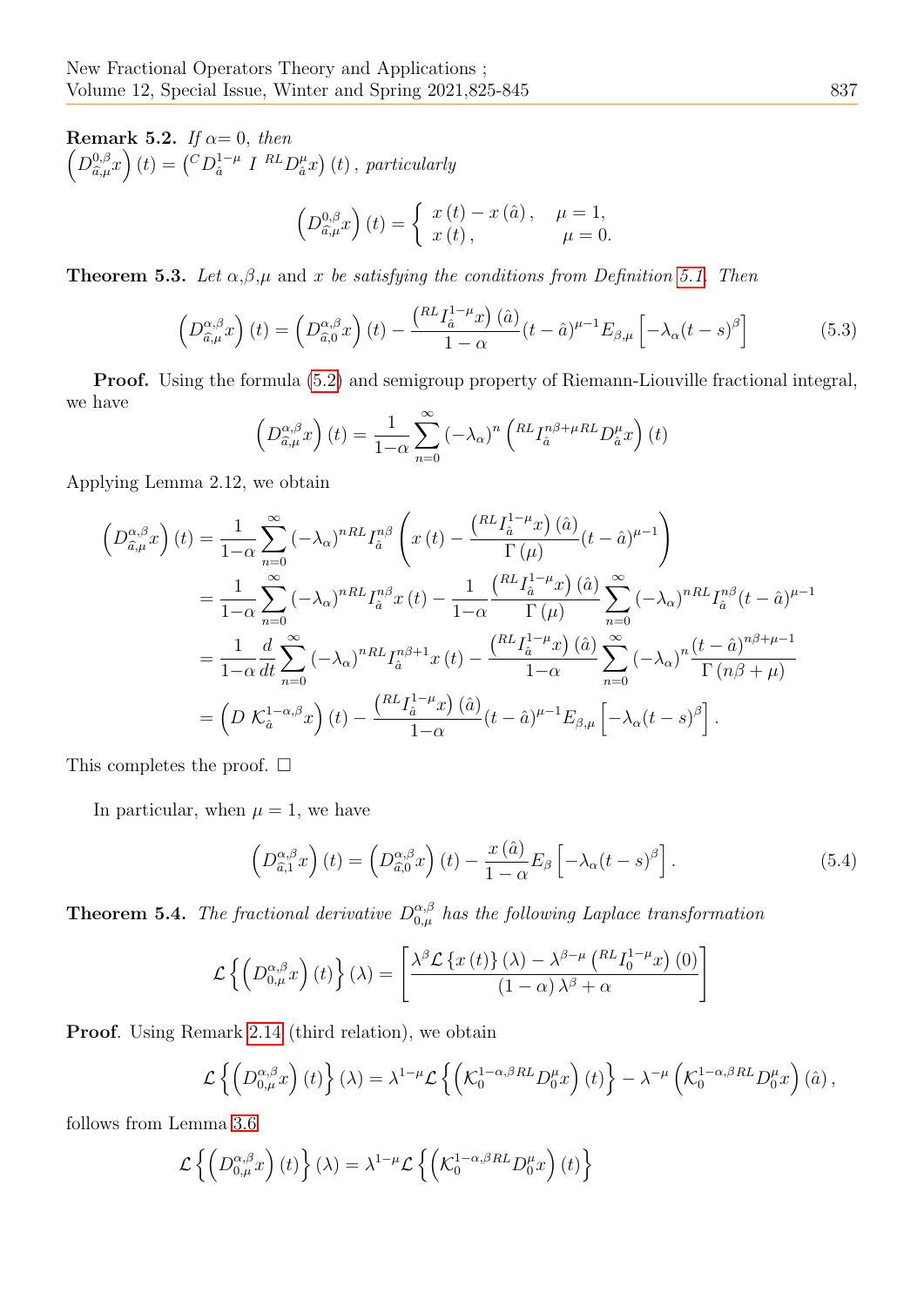Lemma [3.7](#page-6-1) now yields

$$
\mathcal{L}\left\{ \left(D_{0,\mu}^{\alpha,\beta}x\right)(t)\right\} (\lambda) = \lambda^{1-\mu} \left[\frac{\lambda^{\beta-1}}{(1-\alpha)\lambda^{\beta}+\alpha} \mathcal{L}\left\{ \left(^{RL}D_{0}^{\mu}x\right)(t)\right\} (\lambda)\right]
$$

Remark [2.14](#page-3-2) (second relation) shows that

$$
\mathcal{L}\left\{ \left( D_{0,\mu}^{\alpha,\beta}x \right)(t) \right\}(\lambda) = \left[ \frac{\lambda^{\beta}\mathcal{L}\left\{ x\left(t\right)\right\}(\lambda) - \lambda^{\beta-\mu}\left( R_{-}I_{0}^{1-\mu}x\right)(0)}{\left( 1-\alpha\right) \lambda^{\beta} + \alpha} \right].
$$

<span id="page-13-0"></span>**Theorem 5.5.** Let  $\alpha, \beta, \mu$  and x be satisfying the conditions from Definition [5.1.](#page-11-1) Then the fractional differential operator  $D_{\hat{\sigma} \mu}^{\alpha,\beta}$  $\hat{a},\hat{\mu}$  is bounded:

$$
\left\| \left( D_{\hat{a},\mu}^{\alpha,\beta} x \right)(t) \right\|_{\mathcal{C}_{\delta}} \leq K \left\| \mathcal{R}^L D_{\hat{a}}^{\mu} x \right\|_{\mathcal{C}_{\delta}},
$$

where

$$
K = \frac{(a - \hat{a})^{\mu} \Gamma(1 - \delta)}{(1 - \alpha) \Gamma(\mu + 1 - \delta)} \left[ 1 + (a - \hat{a}) E_{\beta} \left[ \lambda_{\alpha} (a - \hat{a})^{\beta} \right] \right].
$$

Proof. By Lemma [2.8,](#page-2-3) we have

$$
\left\| \left( D_{\hat{a},\mu}^{\alpha,\beta} x \right) (t) \right\|_{C_{\delta}} \le (a - \hat{a})^{\mu} \frac{\Gamma(1-\delta)}{\Gamma(\mu+1-\delta)} \left\| D \left( \mathcal{K}_{\hat{a}}^{1-\alpha,\beta RL} D_{\hat{a}}^{\mu} x \right) (s) \right\|_{C_{\delta}}
$$
  
\n
$$
= (a - \hat{a})^{\mu} \frac{\Gamma(1-\delta)}{\Gamma(\mu+1-\delta)} \left\| \frac{1}{1-\alpha} \frac{d}{dt} \int_{\hat{a}}^{t} E_{\beta} \left[ -\lambda_{\alpha} (t-s)^{\beta} \right] \left( \frac{RL} D_{\hat{a}}^{\mu} x \right) (s) ds \right\|_{C_{\delta}}
$$
  
\n
$$
= \frac{(a - \hat{a})^{\mu} \Gamma(1-\delta)}{(1-\alpha) \Gamma(\mu+1-\delta)} \left\| \left( \frac{RL} D_{\hat{a}}^{\mu} x \right) (t) + \int_{\hat{a}}^{t} \left( \frac{RL} D_{\hat{a}}^{\mu} x \right) (s) \left( \frac{\partial}{\partial t} E_{\beta} \left[ -\lambda_{\alpha} (t-s)^{\beta} \right] \right) ds \right\|_{C_{\delta}}
$$

Analysis similar as in the proof of Lemma [3.5](#page-4-0) shows that

$$
\left\| \left( D_{\hat{a},\mu}^{\alpha,\beta} x \right) (t) \right\|_{C_{\delta}} \leq \frac{(a - \hat{a})^{\mu} \Gamma (1 - \delta)}{(1 - \alpha) \Gamma (\mu + 1 - \delta)} \left\| \left( {}^{RL}D_{\hat{a}}^{\mu} x \right) (t) \right\|_{C_{\delta}} \n+ \frac{(a - \hat{a})^{\mu} \Gamma (1 - \delta)}{(1 - \alpha) \Gamma (\mu + 1 - \delta)} \sum_{n=0}^{\infty} \left( \lambda_{\alpha} \right)^{nRL} I_{\hat{a}}^{n\beta} \left\| \left( {}^{RL}D_{\hat{a}}^{\mu} x \right) (t) \right\|_{C_{\delta}} \n\leq \frac{(a - \hat{a})^{\mu} \Gamma (1 - \delta)}{(1 - \alpha) \Gamma (\mu + 1 - \delta)} \left\| \left( {}^{RL}D_{\hat{a}}^{\mu} x \right) (t) \right\|_{C_{\delta}} \n+ \frac{(a - \hat{a})^{\mu} \Gamma (1 - \delta)}{(1 - \alpha) \Gamma (\mu + 1 - \delta)} \left\| \left( {}^{RL}D_{\hat{a}}^{\mu} x \right) (t) \right\|_{C_{\delta}} \sum_{n=0}^{\infty} \left( \lambda_{\alpha} \right)^{n} \frac{1}{\Gamma(n\beta + 1)} (t - \hat{a})^{n\beta + 1} \n\leq \frac{(a - \hat{a})^{\mu} \Gamma (1 - \delta)}{(1 - \alpha) \Gamma(\mu + 1 - \delta)} \left[ 1 + (a - \hat{a}) E_{\beta} \left[ \lambda_{\alpha} (a - \hat{a})^{\beta} \right] \right] \left\| \left( {}^{RL}D_{\hat{a}}^{\mu} x \right) (t) \right\|_{C_{\delta}}.
$$

This completes the proof.  $\Box$ 

From the above theorem, the following identicality can be obtained immediately

$$
\left(D_{\hat{a},\mu}^{\alpha,\beta}x\right)(\hat{a}) := \lim_{t \to \hat{a}} \left(\mathop{on}D_{\hat{a},\mu}^{\alpha,\beta}x\right)(t) = 0.
$$
\n(5.5)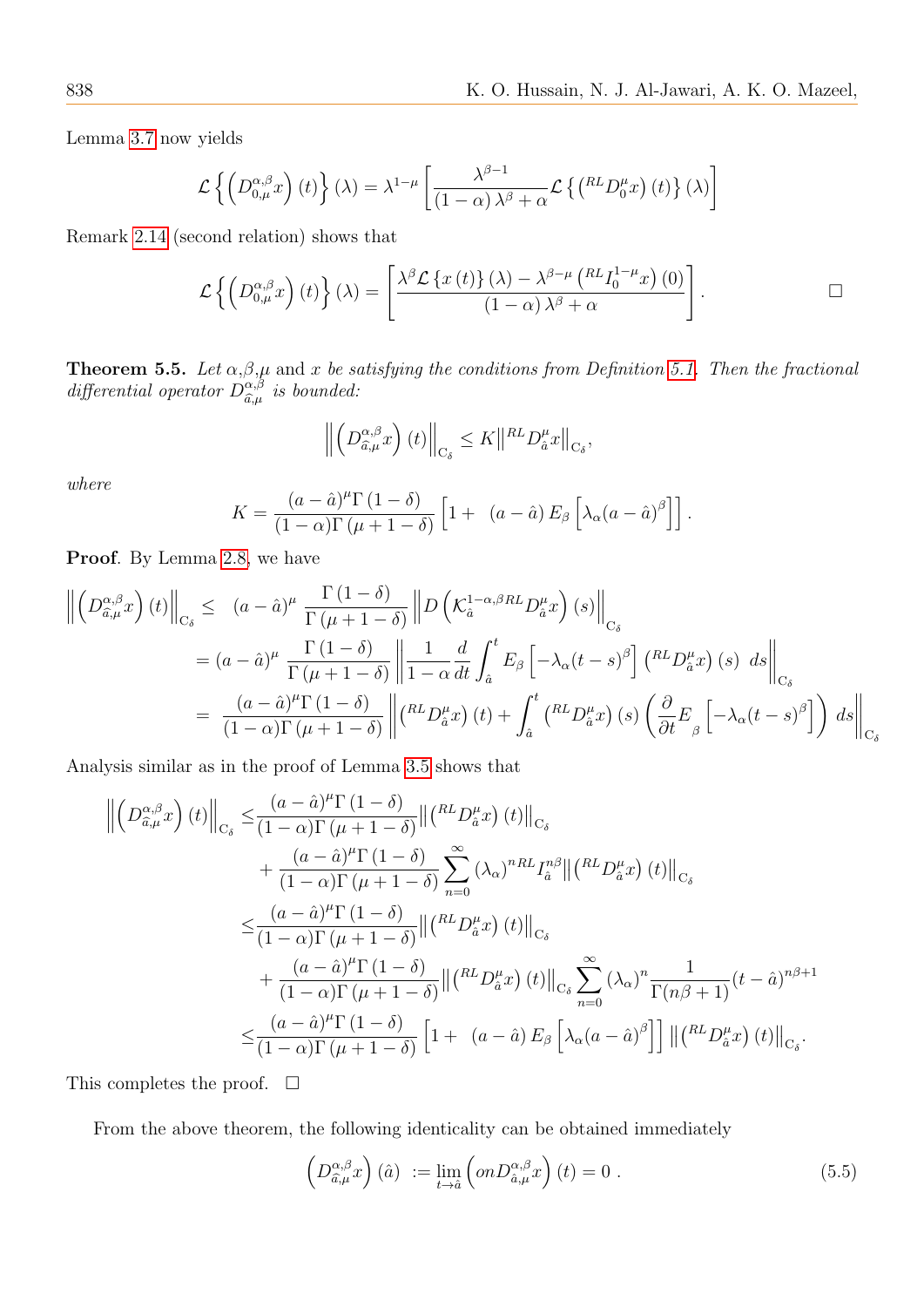Now, let us consider, the fractional derivative  $D_{\hat{\sigma}\mu}^{\alpha,\beta}$  $\hat{a},\hat{\mu}}^{\alpha,\beta}$ , of a particular function  $x(t) = (t - \hat{a})^p$ ,  $p > -1$ .

$$
\left(D_{\hat{a},\mu}^{\alpha,\beta}(\tau-\hat{a})^{p}\right)(t) = \frac{1}{1-\alpha} \sum_{n=0}^{\infty} \left(-\lambda_{\alpha}\right)^{n} \left(CD_{\hat{a}}^{1-\mu}RL_{I_{\hat{a}}^{\alpha}}^{n\beta+1RL}D_{\hat{a}}^{\mu}(\tau-\hat{a})^{p}\right)(t)
$$
  
\n
$$
= \frac{1}{1-\alpha} \sum_{n=0}^{\infty} \left(-\lambda_{\alpha}\right)^{n} \left(CD_{\hat{a}}^{1-\mu}RL_{I_{\hat{a}}^{\alpha}}^{n\beta+1} \frac{\Gamma(p+1)}{\Gamma(p+1-\mu)}(\tau-\hat{a})^{p-\mu}\right)(t)
$$
  
\n
$$
= \frac{1}{1-\alpha} \sum_{n=0}^{\infty} \left(-\lambda_{\alpha}\right)^{n} \left(CD_{\hat{a}}^{1-\mu} \frac{\Gamma(p+1)}{\Gamma(n\beta+2+p-\mu)}(\tau-\hat{a})^{n\beta+1+p-\mu}\right)(t)
$$
  
\n
$$
= \frac{\Gamma(p+1)}{1-\alpha} \sum_{n=0}^{\infty} \left(-\lambda_{\alpha}\right)^{n} \left(\frac{(t-\hat{a})^{n\beta+p}}{\Gamma(n\beta+1+p)}\right)
$$

Or, equivalent

<span id="page-14-0"></span>
$$
\left(D_{\hat{a},\mu}^{\alpha,\beta}(\tau-\hat{a})^p\right)(t) = \frac{\Gamma\left(p+1\right)}{1-\alpha}(t-\hat{a})^p E_{\beta,p+1}\left[-\lambda_{\alpha}(t-s)^{\beta}\right].\tag{5.6}
$$

In particular, if  $p = 0$ , then

$$
\left(D_{\hat{a},\mu}^{\alpha,\beta}1\right)(t) = \frac{1}{1-\alpha}(t-\hat{a})E_{\beta}\left[-\lambda_{\alpha}(t-s)^{\beta}\right]
$$

This means that the fractional derivatives  $D_{\hat{a},\mu}^{\alpha,\beta}$  $\hat{a}^{\alpha,\beta}_{,\mu}$  of a constant are, in general, not equal to zero.

On the other hand, for  $0 < \mu \leq 1,$ 

$$
\left(D_{\hat{a},\mu}^{\alpha,\beta}(\tau-\hat{a})^{\mu-1}\right)(t)=0,
$$
\n(5.7)

Indeed,

$$
\left(D_{\hat{a},\mu}^{\alpha,\beta}(\tau-\hat{a})^{\mu-1}\right)(t) = \left(CD_{\hat{a}}^{1-\mu}\mathcal{K}_{\hat{a}}^{1-\alpha,\beta}D\left[\begin{array}{c}RLI_{\hat{a}}^{1-\mu}(\tau-\hat{a})^{\mu-1}\end{array}\right]\right)(t)
$$

$$
= \left(CD_{\hat{a}}^{1-\mu}\mathcal{K}_{\hat{a}}^{1-\alpha,\beta}D\left[\Gamma\left(\mu\right)\right]\right) = 0
$$

In the following, we will establish a fractional integral associated with the fractional derivative. For this, let us consider the following

$$
\left(D_{0,\mu}^{\alpha,\beta}x\right)(t) = u\left(t\right) \tag{5.8}
$$

Using the Laplace transform, we get

$$
\frac{\lambda^{\beta} \mathcal{L}\left\{x\left(t\right)\right\} (\lambda) - \lambda^{\beta-\mu} \left(\mathbb{R}^L I_0^{1-\mu} x\right)(0)}{\left(1-\alpha\right) \lambda^{\beta} + \alpha} = \mathcal{L}\left\{u\left(t\right)\right\} (\lambda)
$$

Therefore

$$
\mathcal{L}\left\{x(t)\right\}(\lambda) = \lambda^{-\mu} \left(\substack{RL}{}{I_0^{1-\mu}}x\right)(0) + (1-\alpha)\mathcal{L}\left\{u(t)\right\}(\lambda) + \frac{\alpha}{\lambda^{\beta}}\mathcal{L}\left\{u(t)\right\}(\lambda),
$$

applying the inverse Laplace leads to

$$
x\left(t\right)=\frac{\left(\begin{matrix}RLI_{0}^{1-\mu}x\right)\left(0\right)}{\Gamma\left(\mu\right)}t^{\mu-1}+\left(1-\alpha\right)u\left(t\right)+\alpha\left(\begin{matrix}RLI_{0}^{\beta}u\right)\left(t\right). \end{matrix}\right.
$$

Relying on the above work, we present the following definition.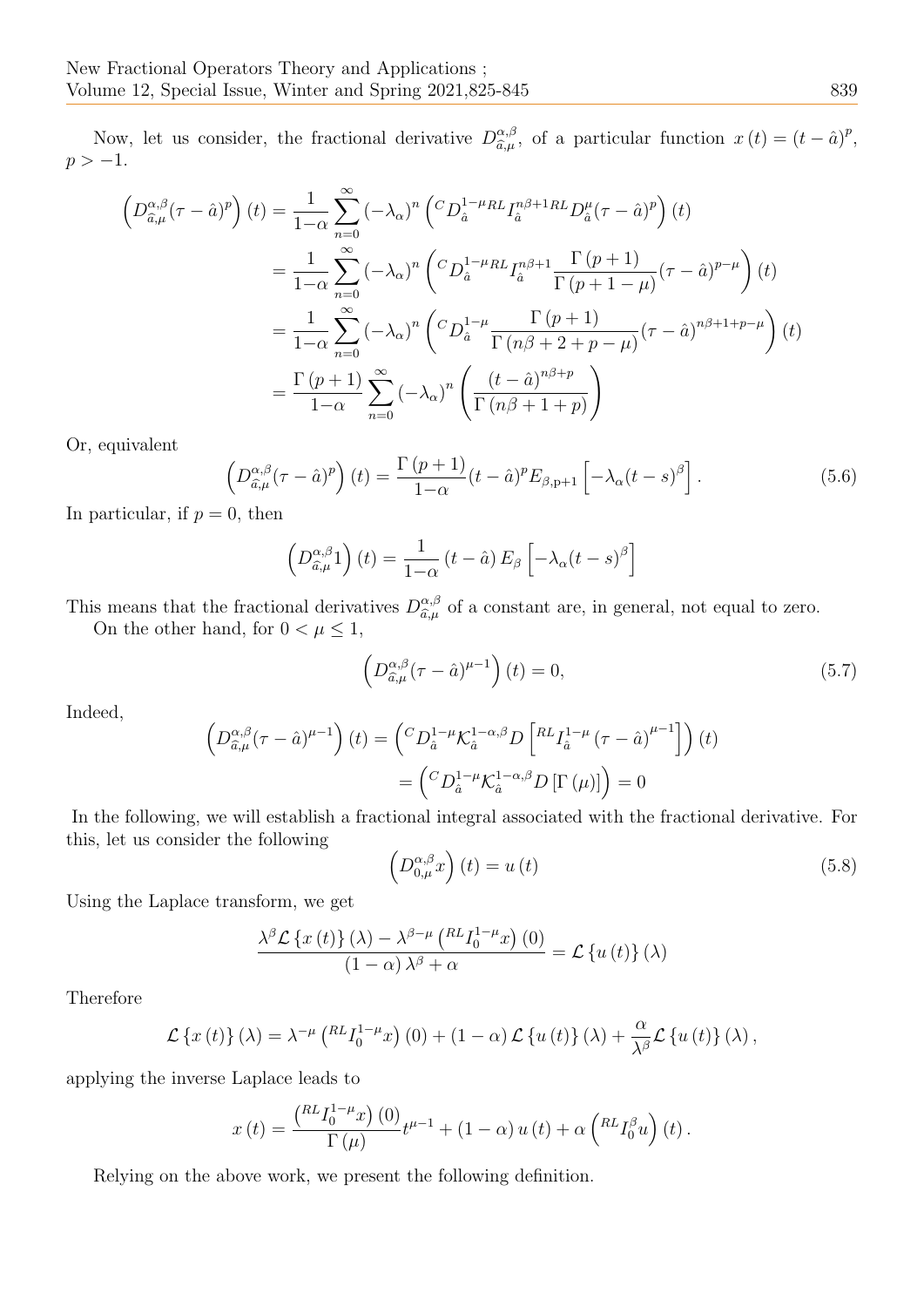

Figure 3: Graph of [\(5.6\)](#page-14-0) for  $\hat{a} = 0, \beta = 1$ ,  $p = 2$  and deference values of  $\alpha$ .

**Definition** 5.6. The fractional integral associated with the fractional derivative  $\left(D_{\hat{\sigma}}^{\alpha,\beta}\right)$  $\left(\begin{smallmatrix} \alpha,\beta\ \widehat{a},\mu \end{smallmatrix}\right)$  , is defined by

$$
\left(I_a^{\alpha,\beta}x\right)(t) = \left(1-\alpha\right)x(t) + \alpha\left({}^{RL}I_a^{\beta}x\right)(t).
$$
\n(5.9)

We obtain the original function when  $\alpha = 0$ . Otherwise, we have

$$
\left(I_a^{1,1}x\right)(t) = \int_a^t x(s) \, ds.
$$

The fractional integral  $I_{\hat{a}}^{\alpha,\beta}$  $\frac{\alpha}{\hat{a}}$  defined in [19] as the fractional integral associated with the generalized fractional Riemann-Liouville derivative sense.

The Laplace transform of the fractional integral  $I_0^{\alpha,\beta}$  $\int_0^{\alpha,\beta}$  is given by

$$
\mathcal{L}\left\{ \left( I_0^{\alpha,\beta}x \right)(t) \right\}(\lambda) = \frac{(1-\alpha)\lambda^{\beta} + \alpha}{\lambda^{\beta}} \mathcal{L}\left\{ x(t) \right\}(\lambda). \tag{5.10}
$$

From Lemma [2.8,](#page-2-3) it can be directly verified that the fractional integral  $I_{\hat{a}}^{\alpha,\beta}$  $\hat{a}^{\alpha,\beta}$  is bounded.

**Theorem 5.7.** The fractional integration operator  $I_{\hat{a}}^{\alpha,\beta}$  with  $0 < \alpha < 1, \beta > 0$  is bounded in  $C_{\delta}$  [â, a].

$$
\left\| \left( I_a^{\alpha,\beta} x \right) (t) \right\|_{\mathcal{C}_\delta} \leq C \|x\|_{\mathcal{C}_\delta},
$$

where

$$
C = (1 - \alpha) + \frac{\alpha (a - \hat{a})^{\beta} \Gamma(1 - \delta)}{\Gamma(\beta + 1 - \delta)}.
$$

In the following theorem, we derive the composition relations between the fractional integration operator  $I_{\hat{a}}^{\alpha,\beta}$  with the fractional differentiation operator  $D_{\hat{a},\mu}^{\alpha,\beta}$  $\hat{a},\beta \hat{a},\mu$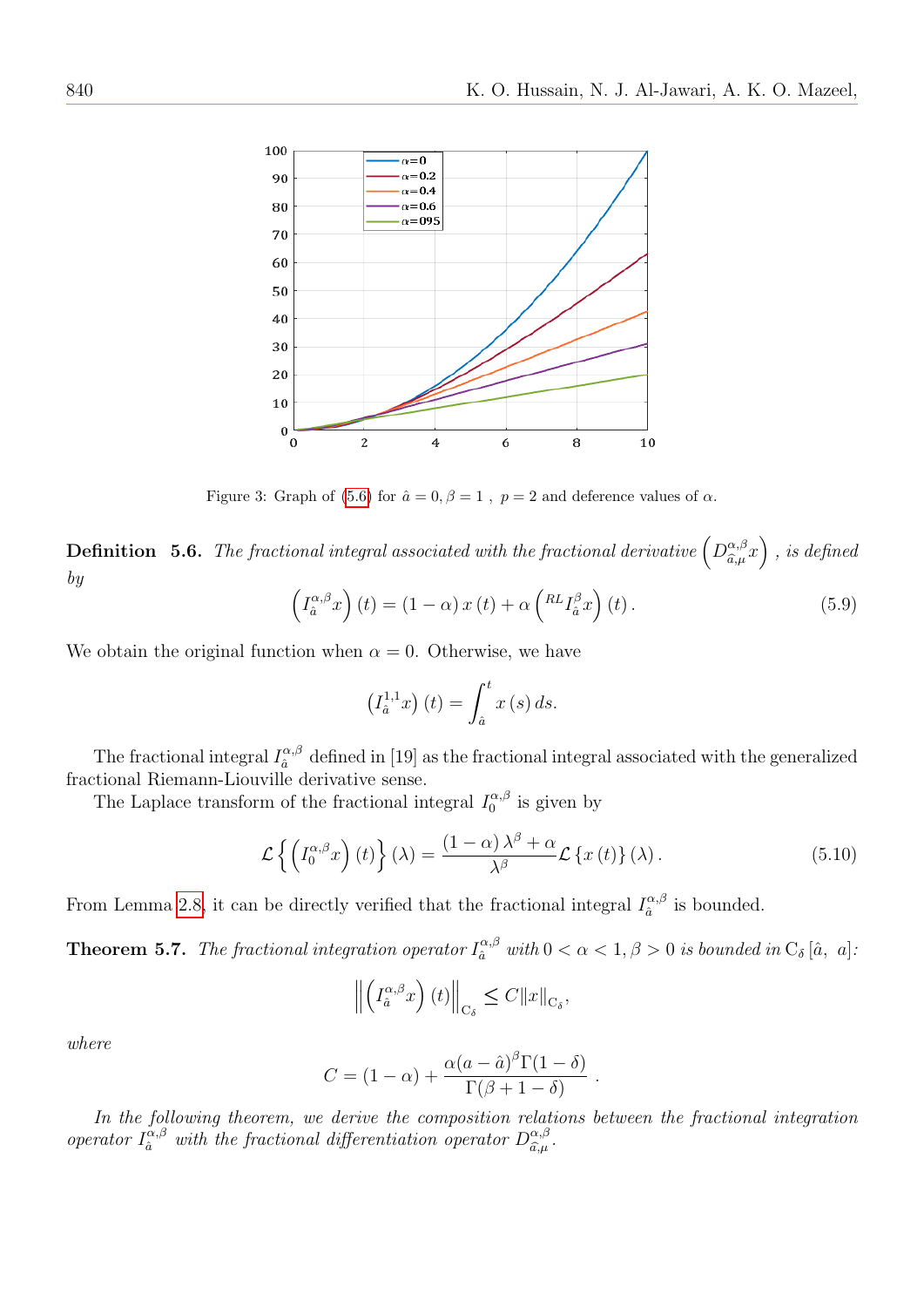Theorem 5.8. The equalities

<span id="page-16-0"></span>
$$
\left(I_{\hat{a}}^{\alpha,\beta}D_{\hat{a},\mu}^{\alpha,\beta}x\right)(t) = x(t) - \frac{\left(\substack{RL}1_{\hat{a}}^{-1-\mu}x\right)(\hat{a})}{\Gamma(\mu)}(t-\hat{a})^{\mu-1},\tag{5.11}
$$

and

$$
\left(D_{\hat{a},\mu}^{\alpha,\beta}I_{\hat{a}}^{\alpha,\beta}x\right)(t) = x(t) - \left(\begin{matrix} R L I_{\hat{a}}^{1-\mu}x \end{matrix}\right)(\hat{a})\left(t - \hat{a}\right)^{\mu-1}E_{\beta}\left[-\lambda_{\alpha}(t - \hat{a})^{\beta}\right],\tag{5.12}
$$

are valid whenever  $\alpha, \beta, \mu$  and x satisfy the conditions from Definition [5.1.](#page-11-1)

Proof. According to Theorem [5.3,](#page-12-0) we obtain

$$
\left(I_{\hat{a}}^{\alpha,\beta}D_{\hat{\alpha},\hat{\mu}}^{\alpha,\beta}x\right)(t) = I_{\hat{a}}^{\alpha,\beta}\left(D_{\hat{a},0}^{\alpha,\beta}x\right)(t) - \frac{\left(RL_{I_{\hat{a}}}^{1-\mu}x\right)(\hat{a})}{1-\alpha}\sum_{n=0}^{\infty}\frac{(-\lambda_{\alpha})^{n}}{\Gamma(\beta n+\mu)}I_{\hat{a}}^{\alpha,\beta}(t-\hat{a})\right.\n= (1-\alpha)\left(D_{\hat{a},0}^{\alpha,\beta}x\right)(t) + \alpha^{RL}I_{\hat{a}}^{\beta}\left(D_{\hat{a},0}^{\alpha,\beta}x\right)(t) + \left(RL_{\hat{a}}^{1-\mu}x\right)(\hat{a})\sum_{n=0}^{\infty}\frac{(-\lambda_{\alpha})^{n}}{\Gamma(\beta n+\mu)}(t-\hat{a})\right.\n+ \frac{\alpha}{1-\alpha}\left(RL_{I_{\hat{a}}}^{1-\mu}x\right)(\hat{a})\sum_{n=0}^{\infty}\frac{(-\lambda_{\alpha})^{n}}{\Gamma(\beta n+\mu)}\frac{RL_{\hat{a}}^{\beta}(t-\hat{a})}{(t-\hat{a})}\right.\n= \sum_{n=0}^{\infty}(-\lambda_{\alpha})^{n}\left(RL_{I_{\hat{a}}}^{n,\beta}x\right)(t) + \frac{\alpha}{1-\alpha}\sum_{n=0}^{\infty}(-\lambda_{\alpha})^{nRL}I_{\hat{a}}^{\beta}\left(RL_{I_{\hat{a}}}^{n,\beta}x\right)(t) \n+ \left(RL_{\hat{a}}^{1-\mu}x\right)(\hat{a})\sum_{n=0}^{\infty}\frac{(-\lambda_{\alpha})^{n}}{\Gamma(\beta n+\mu)}(t-\hat{a})}\right.\n+ \frac{\alpha\left(RL_{I_{\hat{a}}}^{1-\mu}x\right)(\hat{a})\sum_{n=0}^{\infty}\frac{(-\lambda_{\alpha})^{n}}{\Gamma(\beta(n+1)+\mu)}(t-\hat{a})}e^{i(n+1)+\mu-1}\n= \sum_{n=0}^{\infty}(-\lambda_{\alpha})^{n}\left(RL_{I_{\hat{a}}}^{n,\beta}x\right)(t) - \sum_{n=0}^{\infty}(-\lambda_{\alpha})^{n+1}\left(RL_{I_{\hat{a}}}^{(
$$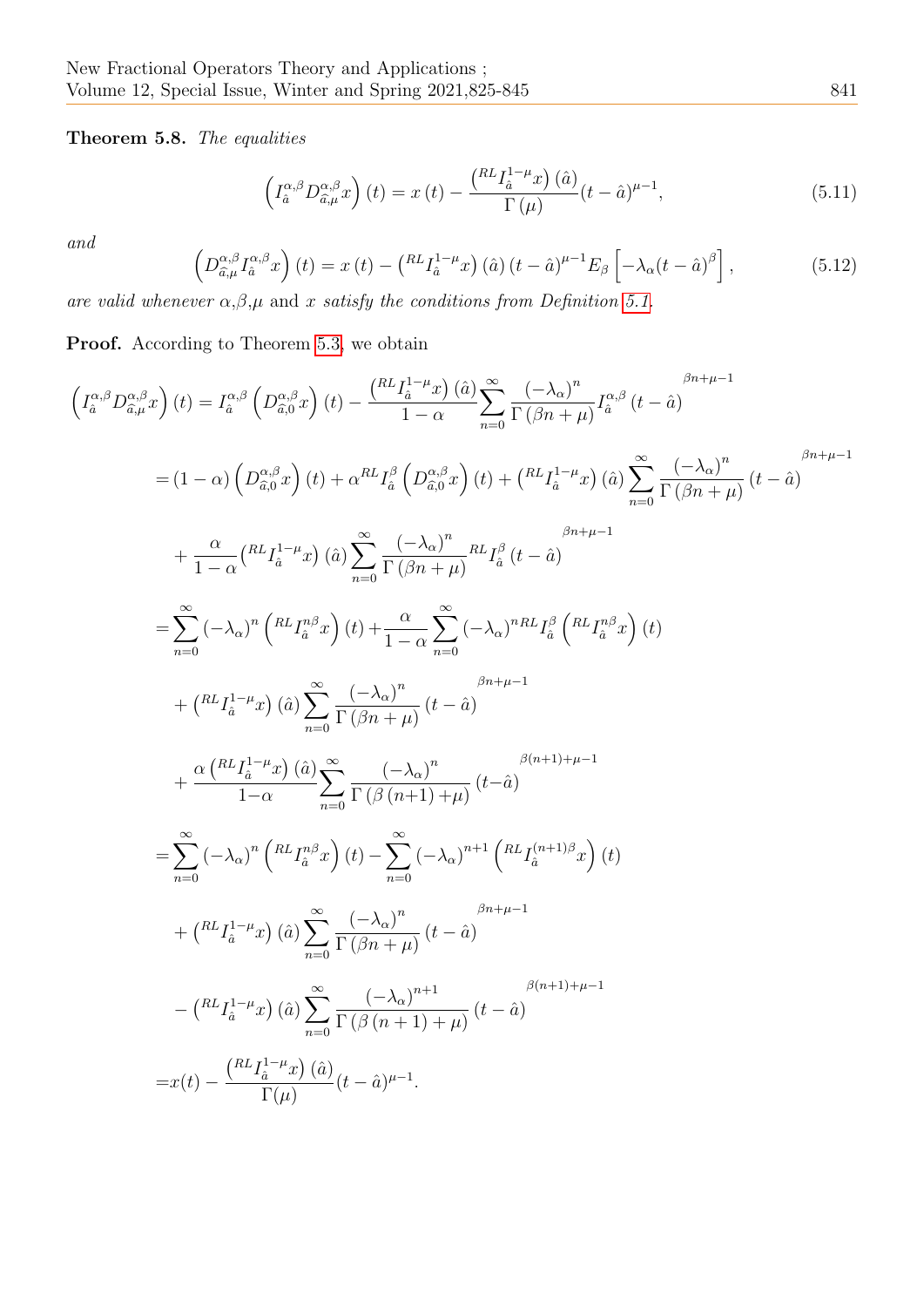For identity [\(5.11\)](#page-16-0), we have

$$
\left(D_{\hat{a},\mu}^{\alpha,\beta}I_{\hat{a}}^{\alpha,\beta}x\right)(t) = \left(D_{\hat{a},0}^{\alpha,\beta}I_{\hat{a}}^{\alpha,\beta}x\right)(t) - \frac{\left(RL_{\hat{a}}L_{\hat{a}}^{1-\mu}I_{\hat{a}}^{\alpha,\beta}x\right)(\hat{a})}{1-\alpha}(t-\hat{a})^{\mu-1}E_{\beta,\mu}\left[-\lambda_{\alpha}(t-s)^{\beta}\right]
$$
  
\n
$$
= (1-\alpha)\left(D_{\hat{a},0}^{\alpha,\beta}x\right)(t) + \alpha\left(RL_{\hat{a}}^{\beta}D_{\hat{a},0}^{\alpha,\beta}x\right)(t)
$$
  
\n
$$
-\frac{1}{1-\alpha}\left[(1-\alpha)RL_{\hat{a}}L_{\hat{a}}^{1-\mu}x(t) + \alpha^{RL}I_{\hat{a}}^{1-\mu RL}I_{\hat{a}}^{\beta}x(t)\right](\hat{a})(t-\hat{a})^{\mu-1}E_{\beta,\mu}\left[-\lambda_{\alpha}(t-s)^{\beta}\right]
$$
  
\n
$$
=\sum_{n=0}^{\infty}(-\lambda_{\alpha})^{n}\left(RL_{\hat{a}}T_{\hat{a}}^{\beta}x\right)(t) + \frac{\alpha}{1-\alpha}\sum_{n=0}^{\infty}(-\lambda_{\alpha})^{nRL}I_{\hat{a}}^{\beta}\left(RL_{\hat{a}}T_{\hat{a}}^{\beta}x\right)(t)
$$
  
\n
$$
-\left[\left(RL_{\hat{a}}L_{\hat{a}}^{1-\mu}x\right)(\hat{a}) + \frac{\alpha}{1-\alpha}\left(RL_{\hat{a}}^{\beta+1-\mu}x\right)(\hat{a})\right](t-\hat{a})^{\mu-1}E_{\beta,\mu}\left[-\lambda_{\alpha}(t-s)^{\beta}\right]
$$
  
\n
$$
=\sum_{n=0}^{\infty}(-\lambda_{\alpha})^{n}\left(RL_{\hat{a}}T_{\hat{a}}^{\beta}x\right)(t) - \sum_{n=0}^{\infty}(-\lambda_{\alpha})^{n+1}\left(RL_{\hat{a}}(t+1)\beta x\right)(t)
$$
  
\n
$$
-\left[\left(RL_{\hat{a}}^{1-\mu}x\right)(\hat{a})\right](t-\hat{a})^
$$

This completes the proof.  $\square$ 

As particular cases of the previous theorem, if  $\mu = 0$ , then the fractional integration operator  $I_{\hat a}^{\alpha,\beta}$  $\frac{\alpha}{\hat{a}}$  is a left and right inverse to the fractional differentiation operator  $D_{\hat{a},0}^{\alpha,\beta}$  $\hat{a}^{\alpha,\beta}_{\hat{a},0}$ , i.e.

$$
\left(I_a^{\alpha,\beta} D_{\widehat{a},0}^{\alpha,\beta} x\right)(t) = \left(D_{\widehat{a},0}^{\alpha,\beta} I_a^{\alpha,\beta} x\right)(t) = x(t).
$$
\n(5.13)

On the other hand, if  $\mu = 1$ , then they satisfy the following Newton-Leibniz formula

$$
\left(I_a^{\alpha,\beta} D_{\widehat{a},1}^{\alpha,\beta} x\right)(t) = x(t) - x(\widehat{a}),\tag{5.14}
$$

also, we obtain

$$
\left(D_{\hat{a},1}^{\alpha,\beta}I_{\hat{a}}^{\alpha,\beta}x\right)(t) = x(t) - x(\hat{a})E_{\beta}\left[-\lambda_{\alpha}(t-s)^{\beta}\right].
$$
\n(5.15)

For the function  $x(t) = (t - \hat{a})^p$ ,  $p > -1$ . We have

<span id="page-17-0"></span>
$$
\left(I_a^{\alpha,\beta}(\tau-\hat{a})^p\right)(t) = (1-\alpha)(t-\hat{a})^p + \alpha \frac{\Gamma(p+1)}{\Gamma(\beta+p+1)}(t-\hat{a})^{\beta+p}.\tag{5.16}
$$

#### 6. An application

Since the outbreak epidemic of the Corona (COVID-19) in the Chinese city of Wuhan in 2019, researchers have rushed to provide mathematical modeling of it. For example, in [\[23\]](#page-20-21), the authors used the Caputo fractional derivative to present a mathematical model for the transmission of COVID-19. Baleanu et al. [\[24\]](#page-20-22)presented a fractional-order model for the Coronavirus (COVID-19) transmission with Caputo–Fabrizio derivative. In [\[19\]](#page-20-18), the author considered the following model:

$$
\begin{cases}\n^{C}D_{\hat{a}}^{\alpha,\beta}\mathcal{I}(t) = k\mathcal{S}(t)\mathcal{I}(t) - (s+m)\mathcal{I}(t),\\ \n^{C}D_{\hat{a}}^{\alpha,\beta}\mathcal{S}(t) = \mathcal{A} - m\mathcal{S}(t) - k\mathcal{S}(t)\mathcal{I}(t),\\ \n^{C}D_{\hat{a}}^{\alpha,\beta}\mathcal{R}(t) = s\mathcal{I}(t) - m\mathcal{R}(t).\n\end{cases} \tag{6.1}
$$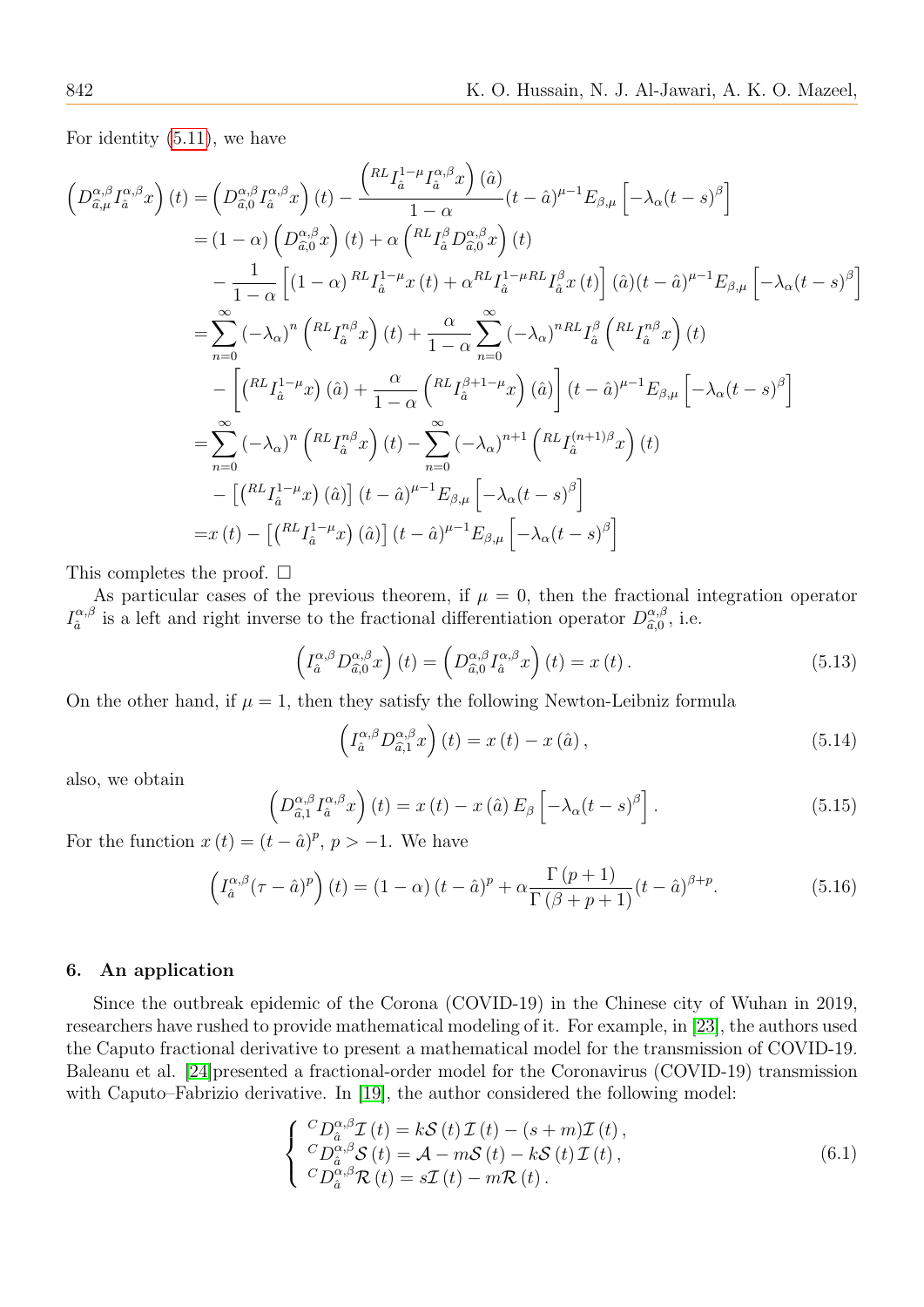

Figure 4: Graph of [\(5.16\)](#page-17-0) for  $\hat{a} = 0, \beta = 0.8$ ,  $p = 2$  and deference values of  $\alpha$ .

Where  ${}^CD^{\alpha, \beta}_{\hat{a}}$  $\frac{\alpha,\beta}{\hat{a}}$  is the generalized Caputo-Fabrizio fractional derivative with  $\alpha \in (0,1)$  ,  $\beta > 0.\mathcal{R}(t)$  ,  $\mathcal{I}(t)$ and  $\mathcal{S}(t)$  are the numbers of removed individuals, infected and susceptible at time t, respectively. The parameters s, k, m and  $\mathcal A$  constitute the removal rate, the infection rate, the natural death rate and the recruitment rate, respectively.

Let us denote the total population by  $\mathcal{H}(t)$ . Then

<span id="page-18-0"></span>
$$
{}^{C}D_{\hat{a}}^{\alpha,\beta}\mathcal{H}\left(t\right) = \mathcal{A} - m\mathcal{H}\left(t\right). \tag{6.2}
$$

The fractional differential equation [\(6.2\)](#page-18-0) has an important role in the science of viruses and epidemics. In particular,  $\mathcal{H}(t)$  can describe the intensity of healthy CD4+ T cells for H.I.V infection, where  $\mathcal{A}$ and m represent the rate of production of CD4+ T cells and the rate of dying it, respectively. In this section, we consider the following model

<span id="page-18-1"></span>
$$
\left(D_{0,\mu}^{\alpha,\beta}\mathcal{H}\right)(t) = \mathcal{A} - m\mathcal{H}(t).
$$
\n(6.3)

Where  $\alpha \in (0,1)$ ,  $\beta > 0$  and  $0 \leq \mu \leq 1$ . Applying Laplace transform to both sides [\(6.3\)](#page-18-1), we get that

$$
\mathcal{L}\left\{ \left(D_{0,\mu}^{\alpha,\beta}\mathcal{H}\right)(t)\right\} (\lambda)=\frac{\mathcal{A}}{\lambda}-m\mathcal{L}\left\{ \mathcal{H}\left(t\right)\right\} (\lambda).
$$

From Theorem [5.5,](#page-13-0) we obtain

$$
\frac{\lambda^{\beta} \mathcal{L} \left\{ \mathcal{H} \left( t \right) \right\} (\lambda) - \lambda^{\beta - \mu} \left( \frac{RL I_0^{1 - \mu} \mathcal{H}}{\lambda} \right) (0)}{\left( 1 - \alpha \right) \lambda^{\beta} + \alpha} = \frac{\mathcal{A}}{\lambda} - m \mathcal{L} \left\{ \mathcal{H} \left( t \right) \right\} (\lambda) ,
$$

and

$$
\lambda^{\beta} \mathcal{L} \left\{ \mathcal{H} \left( t \right) \right\} (\lambda) - \lambda^{\beta - \mu} \left( \mathbb{R}^L I_0^{1 - \mu} \mathcal{H} \right) (0) = \frac{(1 - \alpha) \lambda^{\beta} \mathcal{A} + \alpha \mathcal{A}}{\lambda} - \left[ (1 - \alpha) \lambda^{\beta} m + \alpha m \right] \mathcal{L} \left\{ \mathcal{H} \left( t \right) \right\} (\lambda) ,
$$

hence,

$$
\lambda^{\beta} \mathcal{L} \left\{ \mathcal{H} \left( t \right) \right\} (\lambda) + \left[ \left( 1 - \alpha \right) \lambda^{\beta} m + \alpha m \right] \mathcal{L} \left\{ \mathcal{H} \left( t \right) \right\} (\lambda) = \lambda^{\beta - \mu} \left( \mathbb{R}^L I_0^{1 - \mu} \mathcal{H} \right) (0) + \frac{\left( 1 - \alpha \right) \lambda^{\beta} \mathcal{A} + \alpha \mathcal{A}}{\lambda}.
$$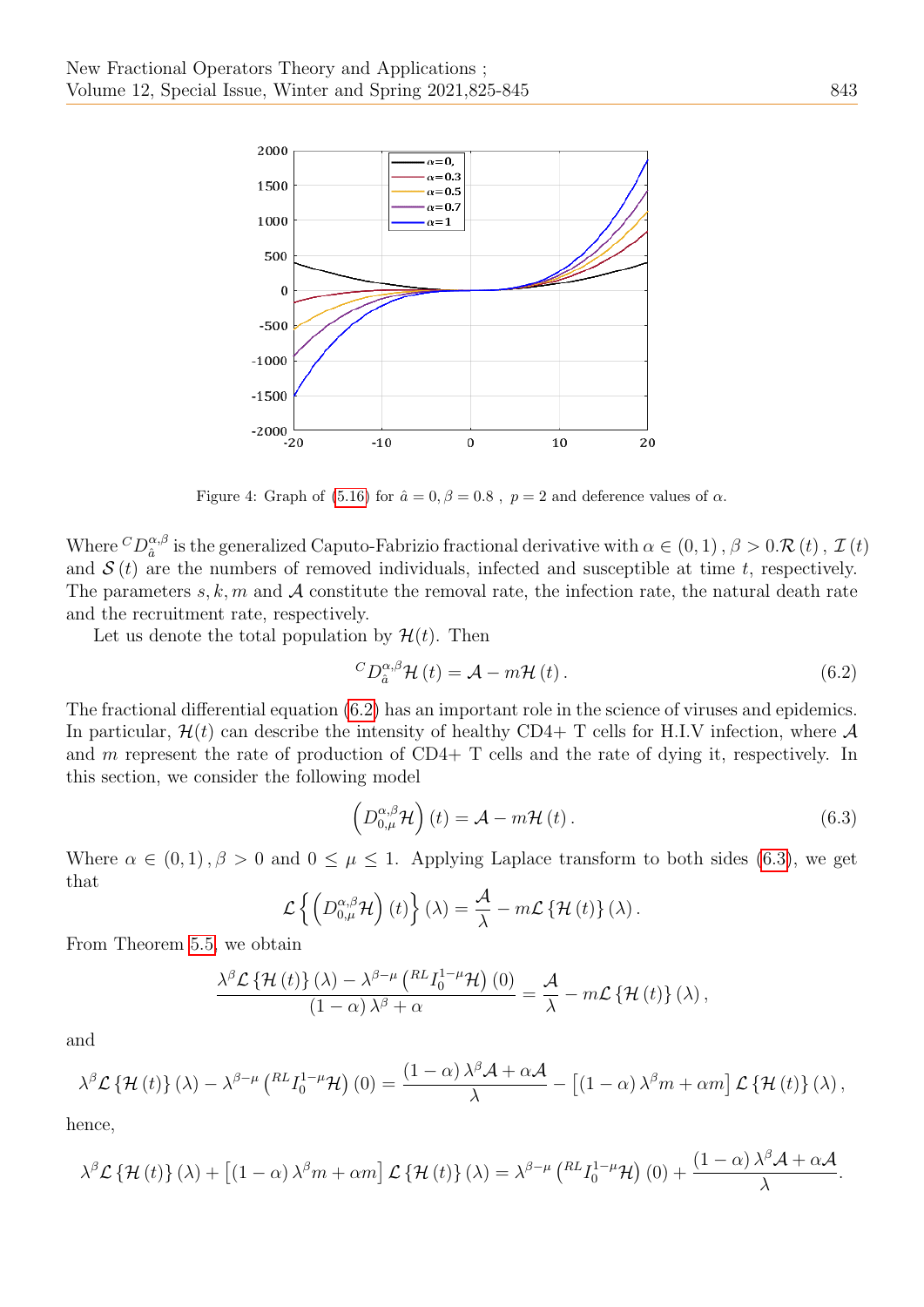Therefore,

$$
\left(\left[1+(1-\alpha)\,m\right]\lambda^{\beta}+\alpha m\right)\mathcal{L}\left\{\mathcal{H}\left(t\right)\right\}(\lambda)=\lambda^{\beta-\mu}\left(\phantom{}_{\quad}^{RL}I_{0}^{1-\mu}\mathcal{H}\right)\left(0\right)+\frac{\left(1-\alpha\right)\lambda^{\beta}\mathcal{A}+\alpha\mathcal{A}}{\lambda}.
$$

For simplicity, let  $z_{\alpha} = 1 + (1 - \alpha) m$ . Then

$$
\mathcal{L}\left\{\mathcal{H}\left(t\right)\right\}\left(\lambda\right) = \frac{\lambda^{\beta-\mu}}{\lambda^{\beta} + \frac{\alpha m}{z_{\alpha}}} \frac{\left(\mathcal{R}L I_{0}^{1-\mu}\mathcal{H}\right)\left(0\right)}{z_{\alpha}} + \frac{\lambda^{\beta-1}}{\lambda^{\beta} + \frac{\alpha m}{z_{\alpha}}} \frac{\left(1-\alpha\right)\mathcal{A}}{z_{\alpha}} + \frac{\alpha \mathcal{A}}{z_{\alpha}\lambda^{\beta+1} + \alpha m\lambda}
$$

Or equivalent,

$$
\mathcal{L}\left\{\mathcal{H}\left(t\right)\right\}(\lambda) = \frac{\lambda^{\beta-\mu}}{\lambda^{\beta} + \frac{\alpha m}{z_{\alpha}}} \frac{\left(\substack{RL} \prod_{0}^{1-\mu} \mathcal{H}\right)\left(0\right)}{z_{\alpha}} + \frac{\lambda^{\beta-1}}{\lambda^{\beta} + \frac{\alpha m}{z_{\alpha}}} \frac{\left(1-\alpha\right)\mathcal{A}}{z_{\alpha}} + \frac{\mathcal{A}}{m\lambda} - \frac{\mathcal{A}}{m} \frac{\lambda^{\beta-1}}{\lambda^{\beta} + \frac{\alpha m}{z_{\alpha}}}.
$$

Using the inverse Laplace leads to

$$
\mathcal{H}(t) = \frac{\mathcal{A}}{m} + \frac{\left(\frac{RL}{l_0^{1-\mu}}\mathcal{H}\right)(0)}{z_{\alpha}}t^{\mu-1}E_{\beta,\mu}\left(-\frac{\alpha m}{z_{\alpha}}t^{\beta}\right) + \left(\frac{(1-\alpha)\mathcal{A}}{z_{\alpha}} - \frac{\mathcal{A}}{m}\right)E_{\beta}\left(-\frac{\alpha m}{z_{\alpha}}t^{\beta}\right)
$$

$$
= \frac{\mathcal{A}}{m} + \frac{\left(\frac{RL}{l_0^{1-\mu}}\mathcal{H}\right)(0)}{z_{\alpha}}t^{\mu-1}E_{\beta,\mu}\left(-\frac{\alpha m}{z_{\alpha}}t^{\beta}\right) - \frac{\mathcal{A}}{mz_{\alpha}}E_{\beta}\left(-\frac{\alpha m}{z_{\alpha}}t^{\beta}\right). \tag{6.4}
$$

In particular, if  $\mu = 1$ , then

$$
\mathcal{H}\left(t\right) = \frac{\mathcal{A}}{m} + \left(\frac{\mathcal{H}\left(0\right)}{z_{\alpha}} - \frac{\mathcal{A}}{m z_{\alpha}}\right) E_{\beta} \left(-\frac{\alpha m}{z_{\alpha}} t^{\beta}\right). \tag{6.5}
$$

Which is a solution of the fractional differential equation [\(6.2\)](#page-18-0).

#### 7. Conclusion

The fractional-order derivatives presented in [\[15,](#page-20-14) [17\]](#page-20-16) have been of interest to many researchers because they describe many real-world problems more accurately than others since they contain non-local and non-singular kernels [\[20,](#page-20-19) [21,](#page-20-20) [22\]](#page-20-23). In this work, we introduced a new fractional integral  $\mathcal{K}_{\hat{a}}^{\alpha,\beta}$  $\frac{\alpha,\beta}{\hat{a}}$  (0< $\alpha$ < 1, $\beta$ > 0) by generalized the fractional integral given in [\[16\]](#page-20-15) where we replaced the kernel from the exponential to Mittag-Leffler, and we expressed it by a series of Riemann-Liouville fractional integrals, which helped to study some properties related to it, where we found the Laplace transform of  $\mathcal{K}_{\hat{a}}^{\alpha,\beta}$  $\alpha, \beta$  and showed that the fractional integration operator  $\mathcal{K}_{\hat{a}}^{\alpha,\beta}$  $\alpha_{\hat{a}}^{\alpha,\beta}$  is bounded from  $C_{\delta}[\hat{a}, a]$  into C [ $\hat{a}$ , a] and the fractional integrals operators  $\mathcal{K}_{\hat{a}}^{\alpha,\beta}$  $\frac{\alpha,\beta}{\hat{a}}$  are commutative. We used the Laplace transforms to derived the corresponding fractional derivative  ${}^{\mathcal{K}}D_{\hat{a}}^{\alpha,\beta}$  $\frac{\alpha}{\hat{a}}$  and we established its properties where we proved that it is a left inverse of integral operator  $\mathcal{K}_{\hat{a}}^{\alpha,\tilde{\beta}}$  $\alpha_{\hat{a}}^{\alpha,\beta}$  and in general, is not the right inverse; also, we showed that the fractional derivatives operators  ${}^{\mathcal{K}}D_{\hat{a}}^{\alpha,\beta}$  $\alpha_{\hat{a}}^{\alpha,\beta}$  are, in general, not commutative. Via composition, our fractional integral  $\mathcal{K}_{\hat{a}}^{\alpha,\beta}$  with the classical Riemann-Liouville and Caputo derivatives, we introduced a new fractional derivative  $D_{\hat{\sigma}}^{\alpha,\beta}$  $\alpha_{\beta,\mu}^{\alpha,\beta}$   $(0 \leq \mu \leq 1)$  which is an interpolated fractional<br>instituted in a sense Piemann Liquida and Caputo derivative between the generalized fractional derivatives in a sense Riemann-Liouville and Caputo with non-singular kernels presented in [\[19\]](#page-20-18). We obtain the Hattaf fractional derivative of Riemann-Liouville derivative sense  ${}^R D_{\hat{a}}^{\alpha,\beta}$  $\frac{\alpha}{\hat{a}}$  [\[19\]](#page-20-18) when  $\mu = 0$  and the Hattaf fractional derivative of Caputo sense  $^{C}D_{\hat{a}}^{\alpha,\beta}$  $\int_{\hat{a}}^{\alpha,\beta}$  [\[19\]](#page-20-18) if  $\mu = 1$ . We expressed the fractional derivative  $D_{\hat{a},\mu}^{\alpha,\beta}$  $\hat{a},\hat{\mu}$  by a series of compositions of